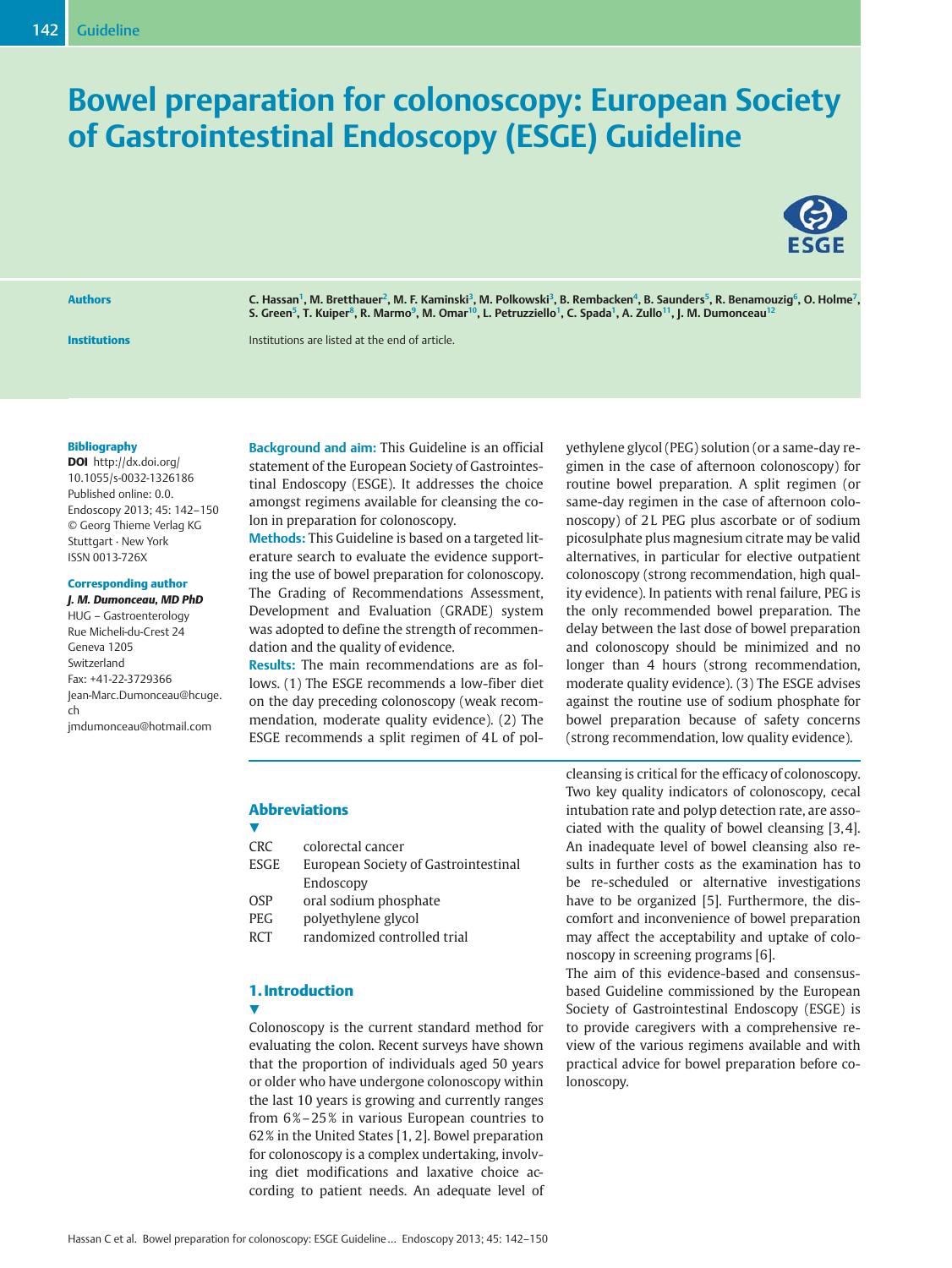# 2.Methods V,

The ESGE commissioned this Guideline. The guideline process included meetings, telephone conferences, and online discussions among members of the committee during October 2011 and January 2012. Subgroups were formed, each in charge of a series of clearly defined key questions ( $\bullet$  Appendix e1, available online). The committee chairs (C.H., J.M.D.) worked with the subgroup leaders (M.B., M.F.K., M.P., B.R., B.S.) to identify pertinent search terms that always included, as a minimum, "bowel preparation" as well as terms pertinent to specific key questions. Searches were performed in Medline. Articles were first selected by title; their relevance was then confirmed by review of the corresponding manuscripts, and publications with content that was considered irrelevant were excluded. A repository of selected literature was made available to all members of the guideline development group. Evidence tables were generated for each key question, summarizing the level of evidence of the available studies. For important outcomes, articles were individually assessed by using the Grading of Recommendation, Assessment, Development and Evaluation (GRADE) system for grading evidence levels and recommendation strengths [7]. The GRADE system is clinically orientated as the grading of recommendations depends on the balance between benefits and risks or burden of any health intervention ( $\bullet$  Appendix e2, available online). The different subgroups developed draft proposals that were presented to the entire group for general discussion during a meeting held in February 2012 (Dusseldorf, Germany). Further details on the methodology of ESGE guidelines have been reported elsewhere [8]. In June 2012, a draft prepared by J.M.D. and C.H. was sent to all group members. After agreement on a final version, the manuscript was submitted to the journal Endoscopy for publication. The journal subjected the manuscript to peer review, and the manuscript was amended to reflect reviewers' comments. The final revised manuscript was agreed upon by all the authors. This Guideline was issued in 2013 and will be considered for review in 2016, or sooner if new evidence becomes available. Any updates of the Guideline in the interim period will be noted on the ESGE website: http://www.esge.com/esge-guidelines.html.

# 3. Recommendations and statements  $\blacktriangledown$

Evidence statements and recommendations are stated in italics, key evidence statements and recommendations are in bold.

# The ESGE recommends a low-fiber diet on the day preceding colonoscopy (weak recommendation, moderate quality evidence).

The potential benefit of a restricted diet before colonoscopy has not been well studied but such diets have been used in most studies. In a retrospective cohort study of 789 patients [9], adherence to the prescribed low-residue diet during the 2 days preceding colonoscopy was an independent predictor of adequate bowel preparation. In a subgroup analysis of a randomized controlled trial (RCT) that allocated patients to low-volume vs. high-volume polyethylene glycol (PEG), patients randomized to low-volume (bisacodyl and 2 liters [L] PEG) more frequently had poor colon cleanliness if they were allowed a normal diet compared with clear fluids only  $(44.0\% \text{ vs. } 6.8\%$ , respectively;  $P < 0.001$ ); no difference was found in patients taking 4L of PEG [10]. However, this aspect of bowel preparation is likely less important than the timing of bowel preparation as an RCT has found that split-dose

4-L PEG and no dietary restriction provides better quality colon cleansing than single-dose 4-L PEG with a liquid diet on the day preceding colonoscopy [11].

Two RCTs have compared a clear liquid vs. a low-fiber diet on the day preceding colonoscopy in a total of 414 patients taking identical purgatives for bowel preparation [12, 13]. Both RCTs found that a low-fiber diet was better tolerated than a clear liquid diet; furthermore, satisfactory colon cleanliness was more frequent in patients randomized to non-clear-liquid diets compared with a clear liquid diet (in one of the RCTs the difference was statistically significant in the mid colon only) [13].

# The ESGE does not make any recommendations regarding the use of low-fiber diet for more than 24 hours prior to the examination (insufficient evidence to make a recommendation).

Some endoscopists routinely prescribe a low-fiber diet during the 3 days preceding colonoscopy rather than on a single day because of the slow transit time in some patients. However, no study has compared the use of a 1-day vs. a 3-day regimen.

# The ESGE recommends against the routine use of enemas in addition to oral bowel preparation (strong recommendation, moderate quality evidence).

A single RCT has compared patients who did or did not have an enema routinely added to standard bowel preparation. The addition of an enema did not result in improved bowel cleansing. However, the acceptability to patients of an identical bowel preparation in the future was lower in patients who had received an enema [14]. Another RCT found no significant difference when different purgatives were prescribed in the groups that did or did not receive the enema [15].

# The ESGE does not recommend the routine use of prokinetic agents as adjuncts to bowel preparation (weak recommendation, moderate quality evidence).

Several prokinetic agents have been tested in RCTs as adjuncts to bowel preparation:

- ▶ Metoclopramide, domperidone, cisapride and tegaserod did not improve the tolerability of bowel preparation or the quality of bowel cleansing [16–20].
- ▶ Two other prokinetic agents, mosapride (an agonist for 5-hydroxytryptamine<sub>4</sub> [5-HT<sub>4</sub>] receptors) and itopride (an antagonist for dopamine receptors and acetylcholinesterase) were found to significantly reduce adverse bowel symptoms including nausea, vomiting, bloating, and abdominal pain (the state of bowel cleansing was similar in all groups) [21]. These results, however, should be confirmed by other groups of authors before a recommendation can be made.

# The ESGE suggests adding simethicone to standard bowel preparation (weak recommendation, high quality evidence).

Bubbles and foam are frequently encountered during colonoscopy (32 %–57 % of patients). This may hamper visualization of the mucosa [22, 23]. Simethicone is an inexpensive substance that reduces the surface tension of air bubbles. It is not absorbed into the bloodstream and it is therefore considered safe.

In a meta-analysis [24] of seven RCTs comparing bowel preparation (PEG or oral sodium phosphate [OSP]) with vs. without simethicone [22, 23, 25–29], the amount of bubbles was more frequently unacceptable in patients who had not received simethicone (odds ratio [OR], 39.3; 95% confidence interval [95%CI] 11.4–135.9). No difference in colon cleanliness was found. Be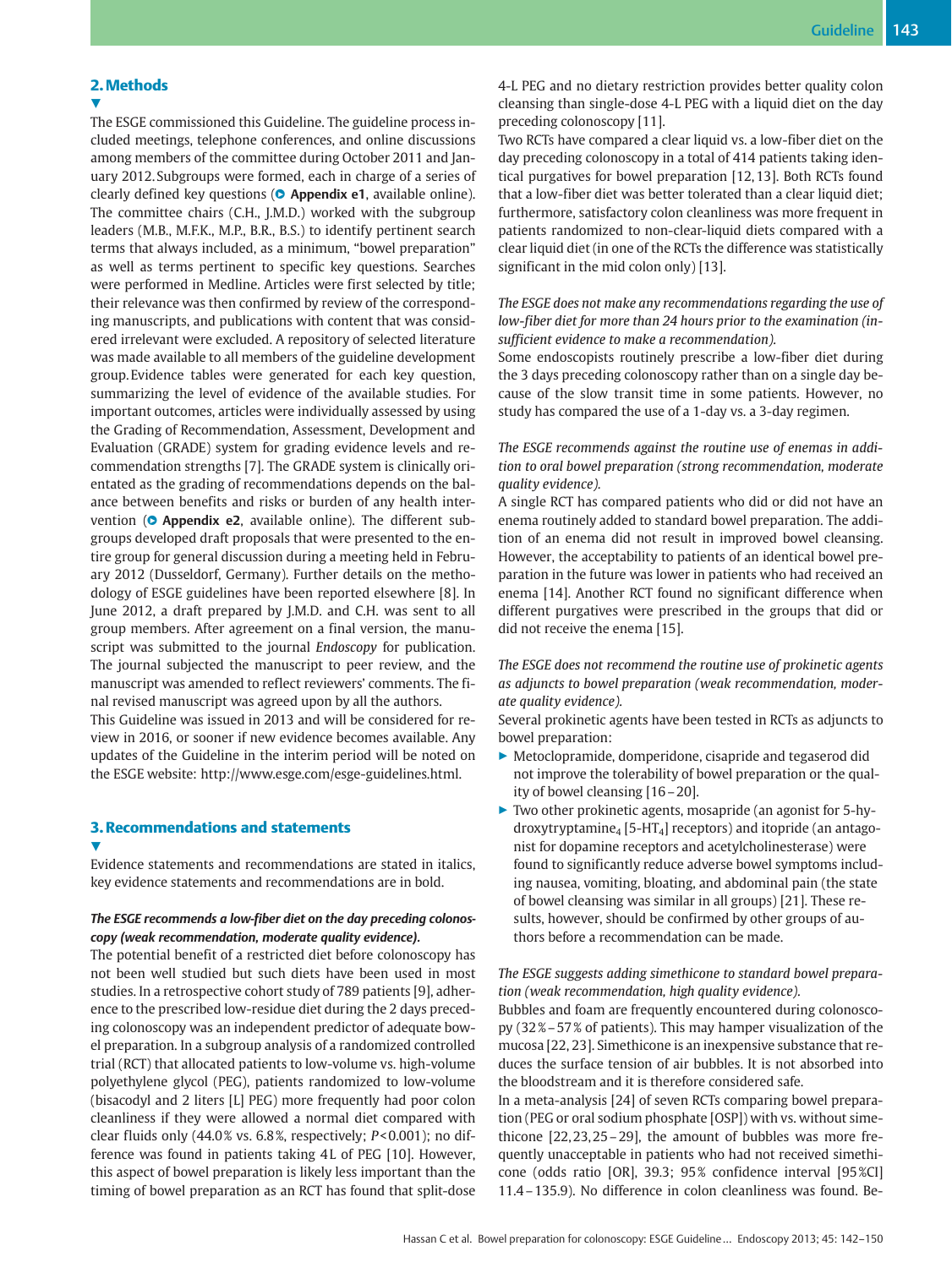cause bubbles can be removed during colonoscopy, it is uncertain how the addition of simethicone to bowel preparation affects the efficacy of colonoscopy for detecting lesions. Only one of the seven RCTs included in the meta-analysis compared the detection of lesions in patients who had received simethicone or not; it was underpowered to detect such a difference [22].

Dosage of simethicone varied between studies, the most common being 120 - 240 mg or 45 mL of a 30% solution given with the evening and morning doses of a purgative. A compound preparation of PEG and simethicone is available in some countries.

The ESGE recommends a split regimen of 4 L PEG solution (or a sameday regimen in the case of afternoon colonoscopy) for routine bowel preparation. A split regimen (or same-day regimen in the case of afternoon colonoscopy) of 2 L PEG plus ascorbate or of sodium picosulphate plus magnesium citrate may be valid alternatives, in particular for elective outpatient colonoscopy (strong recommendation, high quality evidence). In patients with renal failure, PEG is the only recommended bowel preparation. The delay between the last dose of bowel preparation and colonoscopy should be minimized and no longer than 4 hours (strong recommendation, moderate quality evidence).

# Polyethylene glycol (PEG) vs. oral sodium phosphate (OSP)

Six meta-analyses, published over a 14-year period (1998– 2012), have compared various purgatives for pre-colonoscopy bowel preparation [30–35]. They included between eight and 104 controlled studies and all but one [30] included RCTs exclusively. Among five meta-analyses of head-to-head comparisons of PEG vs. OSP [30, 31, 33–35], three concluded that satisfactory (excellent or good) colon cleansing is significantly less frequent with PEG as compared with OSP (70%-77% vs. 75%-82%) [31, 33, 34]. The two remaining meta-analyses found no statistically significant difference between PEG and OSP for overall colon cleansing [30, 35]. These two meta-analyses included the highest number of studies because one of them was the most recent [35], and the other one was not restricted to RCTs [30]. A sixth metaanalysis has also included trials that were not head-to-head comparisons. Its main finding was that OSP tablets provide a very high proportion of satisfactory colon cleansing (88 %); however no statistically significant difference was found compared with other regimens [32]. Safety concerns prevent us from recommending routine use of OSP (see below). All the meta-analyses found a significant heterogeneity among trials; this is likely explained by various factors, including variations in the timing of bowel preparation, in dietary instructions, in scales used to assess colon cleanliness, and possibly in the use of adjunctive agents.

#### Magnesium citrate with stimulant laxative

In the UK, magnesium citrate is frequently used as a low-volume bowel preparation in combination with a variety of stimulants. Magnesium citrate combined with sodium picosulphate (Picolax or Picoprep) was compared with PEG and OSP in one meta-analysis (six studies, total of 966 patients) [34]. Compared with PEG, magnesium citrate plus sodium picosulphate provided satisfactory colon cleansing in a similar proportion of patients, with less frequent adverse events (mostly nausea, vomiting, abdominal pain, and sleep disturbances; OR 3.82, 95 %CI 1.60–9.15) but OSP produced better colon cleansing than magnesium citrate plus sodium picosulphate.

Various preparations containing magnesium have been tested; **O** Appendix e3 (available online) summarizes eight RCTs that compared such preparations with OSP or PEG in a total of 1780 patients [36–43]. When the results of all RCTs were pooled, no significant difference was found between the different regimens in terms of colon cleanliness. In those trials comparing magnesium-based bowel preparation with PEG preparation, clinical side-effects were not significantly different but willingness to repeat the same bowel preparation was higher in the magnesiumbased group (a single RCT analyzed that outcome) [38]; mucosal inflammation/ulcerations were significantly more frequent with magnesium-based bowel preparation in the single RCT that assessed that outcome [36]. In two single-blinded RCTs, magnesium citrate combined with 2 L PEG provided similar colon cleanliness to 4L PEG but with higher patient satisfaction and willingness to repeat the same bowel preparation [44, 45].

#### Low-volume PEG

Various combinations of low-volume (2 L) PEG with an additional laxative have been tested;  $\bullet$  Appendix e3 (available online) summarizes 11 RCTs that compared such combinations vs. a standard volume of PEG (4 L). Five RCTs (a total of 1997 patients) used a commercially available formulation of PEG with ascorbate (Moviprep; Norgine Pharmaceuticals) [46–50]. No significant difference was found between the low-volume formulation and 4 L PEG in terms of colon cleanliness for the whole colon. However, cleanliness in the right colon (assessed in a single study) was less frequently satisfactory with 2 L PEG than with 4 L PEG (54 % vs. 82 % of patients, respectively; P< 0.0001) [48]. Of note, cleanliness in the right colon may be particularly important in the screening setting [51, 52]. Willingness to repeat identical bowel preparation was reported in two RCTs; it tended to be higher with the low-volume formulation as compared with the 4-L PEG (73 % vs. 65 %, respectively; P= 0.079) [47, 48]. One of the limitations of these RCTs is that the majority (77.6 %) of patients had elective outpatient colonoscopy, which is a predictor of satisfactory colon cleansing.

The other six RCTs (a total of 1437 patients) used agents other than ascorbate as additional laxatives, including senna, bisacodyl, magnesium, or olive oil [10, 53–57]. Satisfactory colon cleansing was less frequent with the low-volume PEG vs. the 4-L PEG (61 % vs. 76 %, respectively; P< 0.0001). The RCT that used magnesium or olive oil as additional laxatives suggested that olive oil combined with 2 L PEG provides better cleansing in the right colon than 4L PEG (no difference was noted in the left colon), as well as higher patient willingness to repeat identical preparation; these results should be taken with caution as only 80 patients were randomized to one of these two regimens [53].

#### Split-dose regimen

In general, split dosing of bowel preparation is recommended: a meta-analysis of five RCTs found that, compared with the administration of the full dose of PEG on the day before colonoscopy, a split-dose regimen of PEG significantly improved the percentage of patients with satisfactory colon cleanliness, significantly increased patient compliance, and significantly decreased nausea [58]. It has also been suggested that more flat polyps are detected with split-dose vs. single-dose bowel preparation but the RCT that found this difference used a variety of purgatives (PEG and OSP) [59].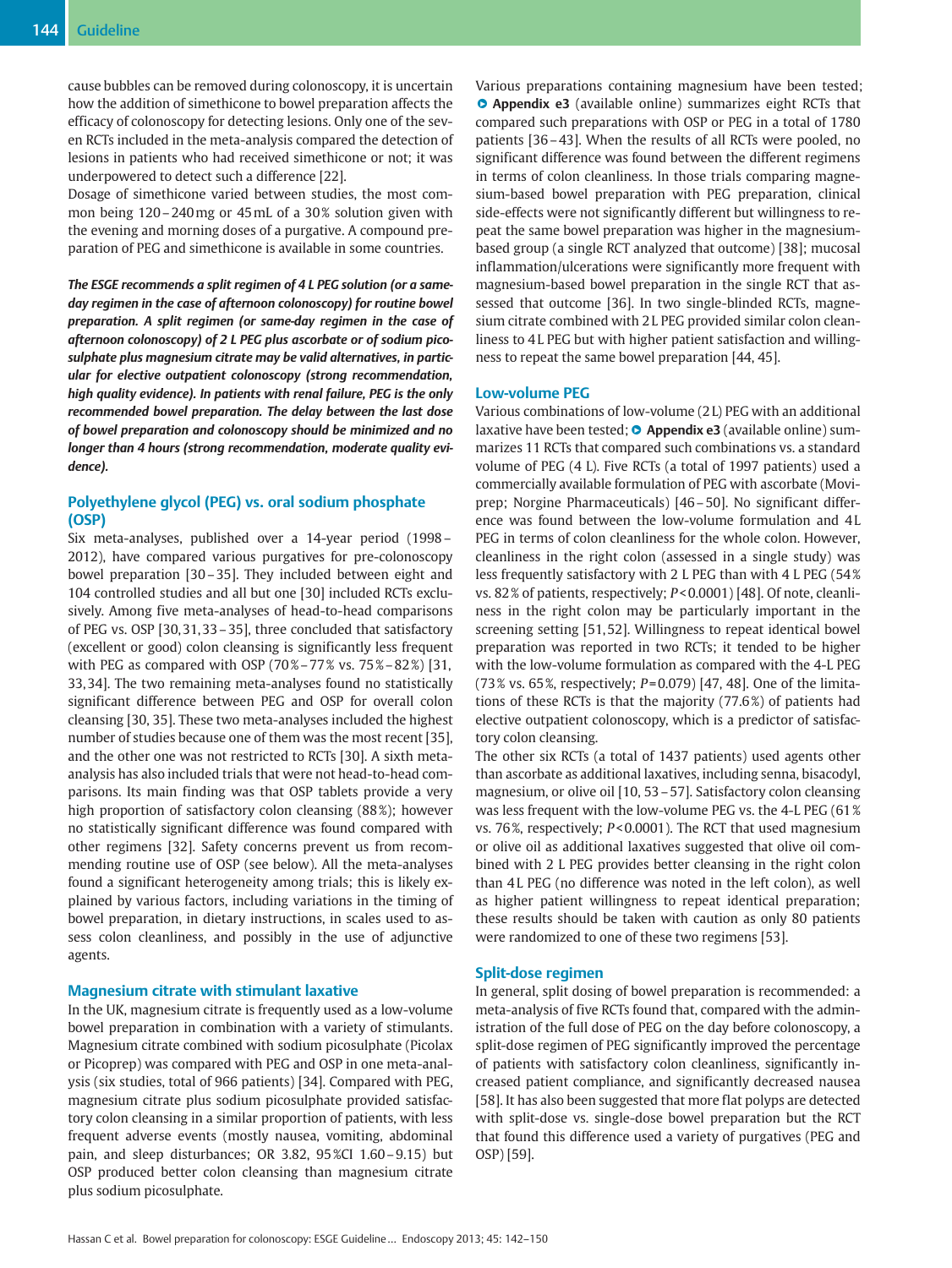#### Same-day regimen

Scheduling colonoscopies in afternoon slots facilitates use of same-day preparation. Three RCTs investigating various timings of bowel preparation have shown that: (i) if 4 L PEG is prescribed, taking the whole dose of bowel preparation on the morning of the colonoscopy rather than on the day before colonoscopy provides better colon cleanliness, less sleep disturbance, and less bloating [60, 61], and (ii) if 2L PEG plus ascorbate is prescribed, patient tolerance (i. e., absence of abdominal pain and of interference with the previous workday, better sleep quality) is increased by taking the whole dose of purgative on the day of colonoscopy rather than in a split-dose regimen (day before and day of colonoscopy); no difference was found in terms of colon cleanliness [62]. A prospective cohort study suggests that similarly, with sodium magnesium citrate plus sodium picosulphate, taking the whole dose of purgative on the day of an afternoon colonoscopy rather than in a split-dose regimen (day before and day of colonoscopy) provides better colon cleansing with fewer side effects, less impact on activities of daily living, and is preferred by patients [63].

### Timing of colonoscopy

The length of delay between the last dose of bowel preparation and the start of colonoscopy was found to correlate with the quality of colon cleansing in three prospective studies involving 1546 patients in total ( $\bullet$  Appendix e3, available online) [49, 64, 65]. Various purgatives and timings of bowel preparation were used in these studies and all of them found that the delay between the last dose of bowel preparation and the start of colonoscopy was shorter in patients with a satisfactory colon cleansing. In one of these studies, it was estimated that for every additional hour that the patient waits between the end of bowel preparation and colonoscopy, the chance of having a good or excellent cleansing in the right colon decreases by up to 10 % [65].

There are practical difficulties with the administration of bowel preparation on the morning of an afternoon list. There are risks of incontinence when traveling to the endoscopy unit and of bronchoaspiration if deep sedation is used [66]. Such concerns should not be overemphasized because two prospective studies (total 589 outpatients) have found no significant difference in the proportions of patients who had bowel movement while traveling to the endoscopy unit if bowel preparation was administered on the day preceding colonoscopy, on the day of colonoscopy, or with split dosing (globally, such incidents occurred in 5 %– 16 % of patients) [59, 67]. Moreover, a survey of 300 individuals showed that, after having been informed about the advantages of split dosing, approximately 80 % of these individuals would be willing to get up during the night to take the second dose of a split-dose bowel preparation before early morning colonoscopy [68]. An RCT that randomized patients scheduled for early morning colonoscopy for single-dose vs. split-dose 4-L PEG found no difference in compliance between these two regimens. Adverse effects (nausea, vomiting, and bloating) were more frequent with the single-dose vs. the split-dose regimen [69]. Patients starting bowel preparation intake at 0500 on the day of colonoscopy usually report no particular difficulties [55, 64]. Finally, the American Society of Anesthesiologists recommends 2 hours as the minimum fast from intake of clear liquids before sedation or anesthesia [70].

#### Other laxatives

Senna and bisacodyl have mainly been used as adjuncts to PEG ( $\bullet$  Appendix e3, available online) or to other regimens [54, 57, 71–81]. Senna has also been shown to be effective when used alone at high doses [74]. However, it appeared to be less effective and tolerable than low-volume PEG preparation, and its use was limited by abdominal cramps [74–76, 78]. Similarly, high-dose (30 mg) bisacodyl alone has been shown to have a similar effectiveness to PEG, but it was poorly tolerated because of colicky abdominal pain [57, 81]. Mannitol has also been used for bowel preparation; it seems to be as effective and as well tolerated as OSP or PEG [82, 83]. However its use has almost been abandoned because of the explosion risk when diathermy is used during colonoscopy [84].

# The ESGE advises against the routine use of oral sodium phosphate for bowel preparation because of safety concerns (strong recommendation, low quality evidence).

The most feared complication following OSP intake is kidney injury. The largest report of kidney injury (21 patients) described the development of acute renal failure within a few weeks after colonoscopy, which modestly improved over time and required renal replacement therapy in four of the patients [85]. A meta-analysis of seven controlled studies (12 168 patients) that compared the effect of OSP vs. another bowel preparation on kidney function found no statistically significant association between OSP and kidney injury [86]. However, these studies were usually not powered to detect rare, serious complications and tended to exclude individuals at risk for complication development by tight control of inclusion criteria. Moreover, between January 2006 and December 2007, 171 cases of renal failure were reported to the United States Food and Drug Administration (FDA) following the use of OSP and 10 following the use of PEG [87]. A retrospective, population-based national analysis in Iceland estimated that the risk of biopsy-proven acute phosphate nephropathy is approximately 1 per 1000 OSP doses sold [88].

Another severe complication of OSP for bowel preparation consists of acute disruption of electrolyte homeostasis, including hyperphosphatemia, hypocalcemia, hypokalemia, and hyper- or hyponatremia. The spectrum of clinical presentation varies from mild symptoms related to hypocalcemia to death [87].

The ESGE suggests that oral sodium phosphate can only be advised in selected cases of specific needs that cannot be met by alternative products (e. g., patient unable to tolerate other agents) and only in individuals assessed by physicians to be at low risk of oral sodium phosphate-related side-effects. An evaluation of the kidney function should be available before prescribing oral sodium phosphate (weak recommendation, low quality evidence). If oral sodium phosphate is used for bowel preparation, 90 mL (solution) or 32 tablets each containing 1.5 g sodium phosphate (48 g total), both in a split-dose regimen is recommended (strong recommendation, high quality evidence).

Several meta-analyses showed that a higher proportion of patients takes the full amount of the prescribed preparation if OSP is prescribed compared with PEG [31–34]; in the most recent meta-analysis of RCTs, completion rate with OSP was 97 % compared with 90% with 4L PEG (it was 98% with 2L PEG and 95% with a split-dose 3-L PEG regimen) [32]. Two meta-analyses also compared the tolerability of PEG vs. OSP [30, 31]; the largest comparison found that, amongst 25 studies that reported tolerability, 14 studies reported that OSP was superior, 10 reported no signif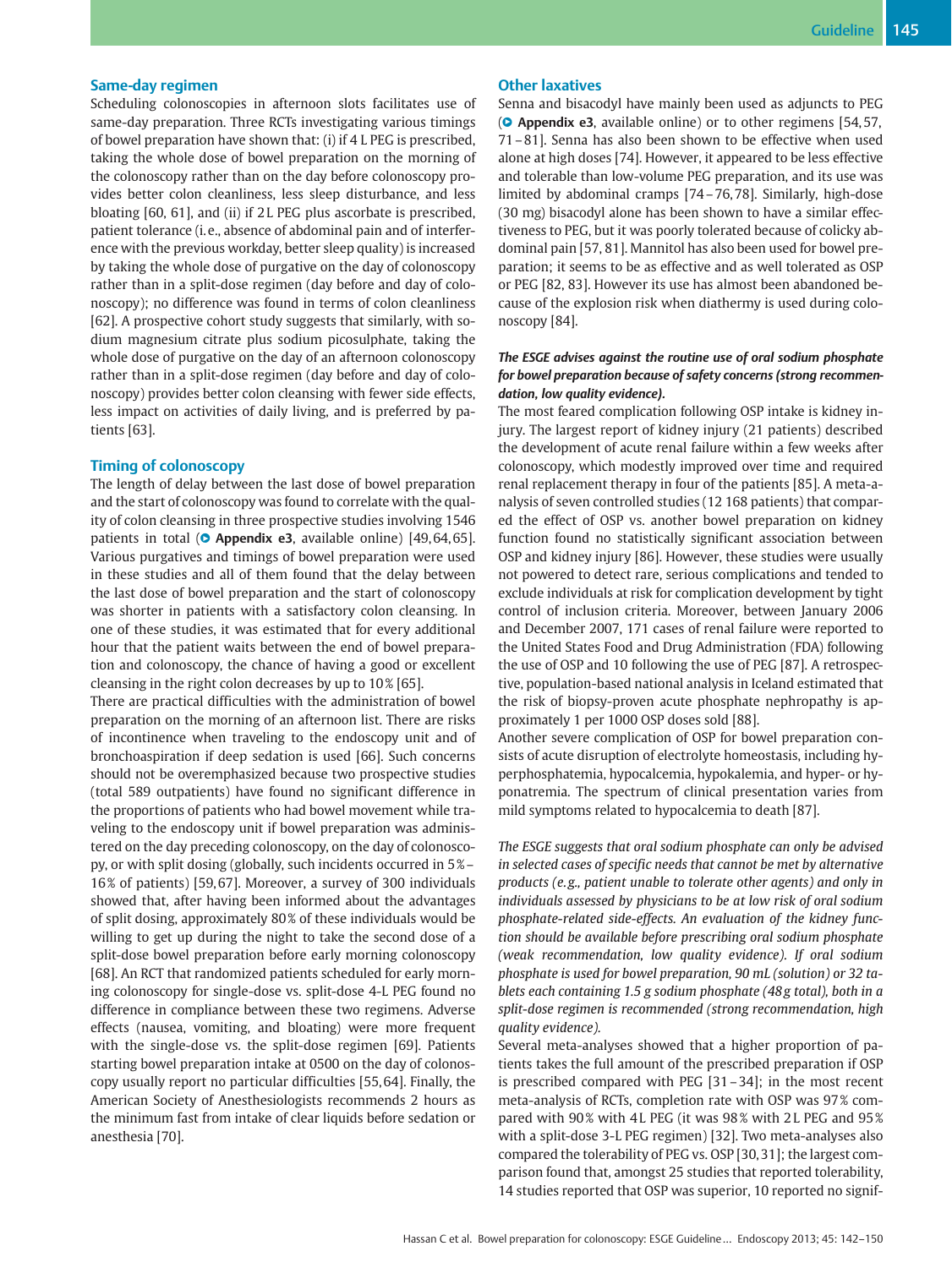icant difference and only one reported that PEG was better tolerated [30]. The commonly cited reasons for poor tolerability of PEG were its flavor and the requirement to consume a large volume of liquid (3–4 L PEG compared with 1.5–2 L for OSP).

Generally accepted contraindications specific to OSP for bowel preparation include, as absolute contraindications, pregnancy, age < 18 years, stage 3–5 chronic kidney disease (glomerular filtration rate < 60 mL/min/1.73 m<sup>2</sup>), inability to maintain adequate fluid intake, pre-existing electrolyte disturbances, ascites, symptomatic congestive heart failure, recent (within < 6 months) symptomatic ischemic heart disease (unstable angina or myocardial infarction). Relative contraindications include active inflammatory bowel disease, parathyroidectomy, and delayed bowel transit [89–93]. In addition recognized risk factors for acute phosphate nephropathy following the use of OSP include age > 55 years, hypovolemia, baseline kidney disease, bowel obstruction or active colitis as well as intake of drugs that affect renal perfusion or function such as diuretics, angiotensin-converting enzyme (ACE) inhibitors, angiotensin receptor blockers and possibly nonsteroidal anti-inflammatory drugs [89–93]. Care should be taken in individuals with presumably normal renal function because unrecognized chronic kidney disease may affect a large proportion of older individuals (up to 23 %–36 % of people aged 65 years or older) [94, 95]. Strategies recommended to prevent acute phosphate nephropathy include: avoidance of OSP in highrisk patients; screening for unrecognized chronic kidney disease and electrolyte imbalances; avoiding dehydration before, during, and after OSP administration; minimizing the dose of OSP; and maintaining a minimum of 12 hours between the administration of the two OSP doses [96]. It is the prescribers' responsibility to ensure that the patient understands the importance of maintaining an adequate fluid intake [91]. Renal function should be checked as close to the colonoscopy appointment as practically possible, but in any case within 3 months.

If OSP is used, 90 mL solution or 32 tablets each containing 1.5 g sodium phosphate, both in split-dose regimen, is recommended [97–101].

# The ESGE recommends that oral and written information about bowel preparation should be delivered by healthcare professionals. (strong recommendation, moderate quality evidence).

The delivery of both oral and written instructions for bowel preparation, as opposed to written instructions only, has been shown to be an independent predictor of adequate level of cleansing [102]. Nonadherence to preparation instruction appeared to predict a poor level of bowel preparation [103]. Dedicated booklets or visual aids have also been associated with an improvement in the quality of bowel preparation [104, 105].

# Specific scenarios

In patients with inadequate bowel cleansing, the ESGE suggests the use of endoscopic irrigation pumps or repeating colonoscopy on the following day after additional bowel preparation (weak recommendation, low quality evidence). For the first colonoscopy, the use of models to identify patients at increased risk of inadequate cleansing, with the aim of adapting the bowel preparation is not recommended (insufficient evidence to determine net benefits or risks).

Inadequate colon cleanliness at colonoscopy has been reported in up to 30 % of patients undergoing colonoscopy. Identification of risk factors for inadequate colon cleanliness would have the po-

tential benefit of selecting patients who need a more intensive bowel preparation regimen. Overall, six studies attempted to identify such risk factors by multivariate analysis ( $\bullet$  Appendix e4, available online) [102, 106–110]. Independent risk factors that were identified in at least three of these studies include male gender, inpatient status, and older age. However, a model based on such factors correctly predicted inadequate colon cleansing in only 60 % of patients [102]. Furthermore, no study attempted to apply a different regimen to patients presenting with risk factors for inadequate colon cleanliness. Previous failure to adequately prepare colon cleansing might be a better predictor [111]. Two studies, one retrospective and one prospective, including a total of 318 patients, have analyzed the outcome of a second bowel preparation after inadequate colon cleansing [111, 112]. One of these studies identified colonoscopy on the day following colonoscopy failure due to inadequate colon cleansing as the only independent factor associated with adequate colon cleansing on repeat colonoscopy. The other study lacked a control group and was limited to outpatients; it showed that an "intensive" strategy of bowel preparation (including multiple diet recommendations, bisacodyl, and a split regimen of PEG) was associated with adequate colon cleansing at repeat colonoscopy in 90% of the cases [112].

Colonoscopy reporting should include an evaluation of the quality of colon cleansing, with the adoption of a validated scale [113]; we reason that adding information in the report about the likely cause of inadequate colon cleansing would also be useful. However, a recent audit in the Netherlands found that no information was stated about adequacy of colon cleansing in 38 % of colonoscopy reports [114].

In a recent randomized study including 42 participants, an irrigation pump (flow rate 650 mL/minute) connected to a disposable catheter inserted through the working channel of a standard colonoscope has been shown to be more effective than the use of syringes for cleansing in patients with suboptimal bowel preparation [115].

The ESGE found insufficient evidence to determine for or against the use of specific regimens in pregnant/breastfeeding women. However, if total colonoscopy is strongly indicated, PEG regimens may be considered, with tapwater enemas preferred in the case of sigmoidoscopy (insufficient evidence to determine net benefits or risks)

Colonoscopy appears feasible and relatively safe in pregnancy when strongly indicated [116, 117]. PEG has not been extensively studied in pregnancy and it is unknown whether it can cause fetal harm; when used for treating constipation during pregnancy, it is considered relatively safe [118–120]. Because full colonoscopy is rarely indicated during pregnancy, tapwater enemas are recommended as bowel preparation for sigmoidoscopy. No reported series allows any evaluation of the role of bowel preparation during lactation. If bowel preparation is strictly recommended, interrupting breastfeeding during and after bowel preparation may be an option.

The ESGE suggests the use of PEG for bowel preparation in patients affected by or at risk of inflammatory bowel disease. Other agents may cause mucosal abnormalities that mimic inflammatory bowel disease (weak recommendation, moderate quality evidence).

OSP use may be associated with development of colonic mucosal abnormalities [121]. Endoscopically, mucosal lesions, possibly associated with OSP ingestion, were visible in 24 (erosions in 3,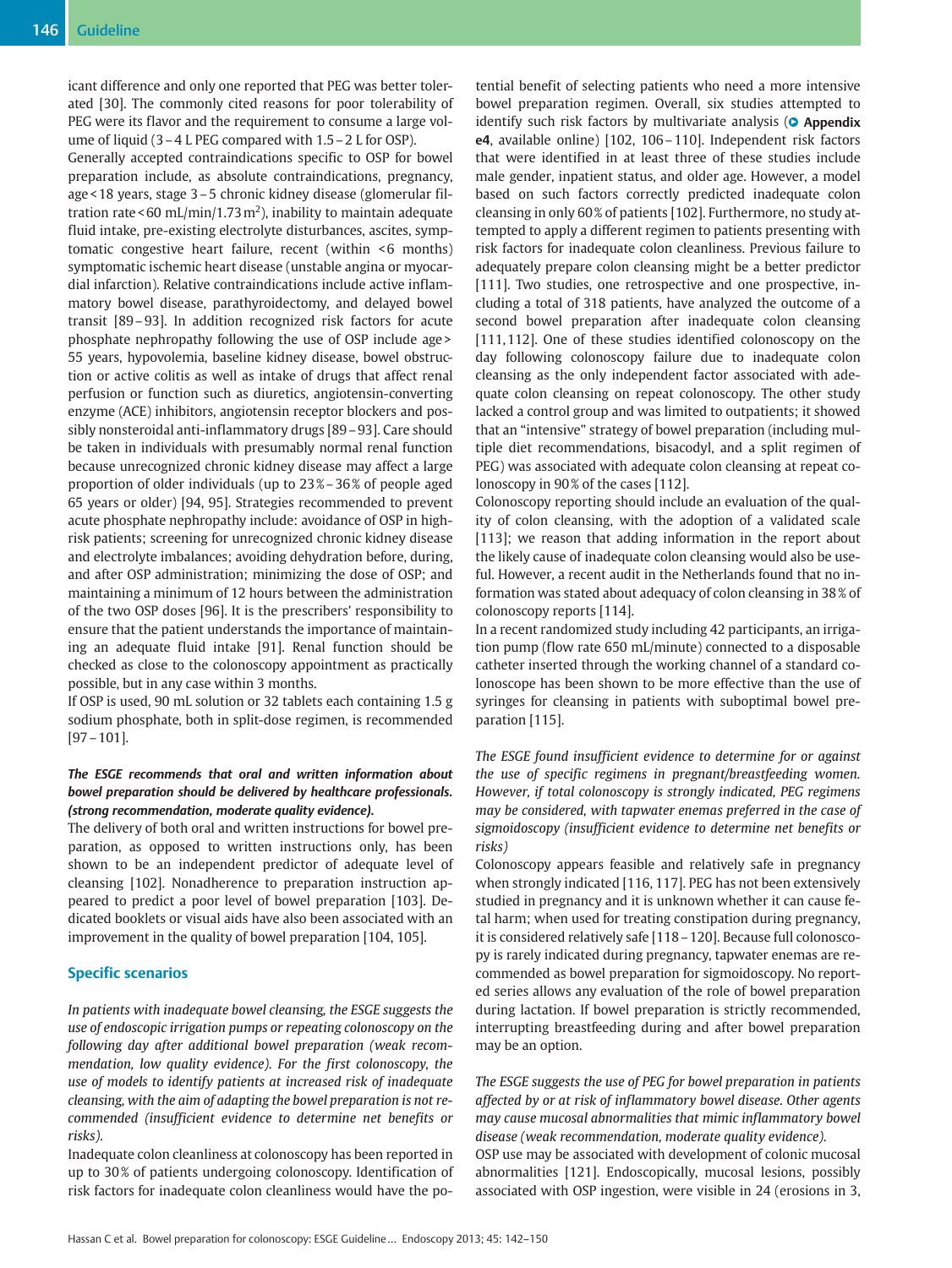aphthoid lesions in 21, and ulcer in 1 patient) out of 730 patients (3.3 %). Lesions were often multiple. The OSP-associated lesions were predominantly located in the distal sigmoid colon and rectum [122]. In a randomized study including 634 patients, preparation-induced mucosal inflammation was 10-fold more frequent with OSP (3.4 %; OR 9.8; P< 0.03) and sodium picosulphate (3.5 %; OR 10; P< 0.03) compared with PEG (0.3 %) [36]. In a study in healthy rats, OSP and PEG caused significantly more colonic mucosal damage compared with a control group and the damage induced by OSP was worse than that caused by PEG [123]. In another study, no significant difference was found either macroscopically or microscopically in terms of the effects of saline, OSP, and PEG solutions in both healthy rats and rats with chemically induced colitis [124].

# The ESGE recommends PEG for bowel preparation if urgent colonoscopy is scheduled for lower gastrointestinal bleeding (strong recommendation, moderate quality evidence).

The role of emergency colonoscopy in lower gastrointestinal bleeding remains controversial [125–132]. Although some studies have shown that urgent examinations performed within 12– 24 h of admission improve the diagnostic yield and reduce the rebleeding/surgery rates, others have not. Urgent colonoscopy may be defined as an examination performed within 12–24 h of admission following a rapid colon purge; it is safe and may facilitate the identification and treatment of bleeding lesions [125–131]. In a series of 140 patients admitted with acute lower intestinal bleeding, the cecal intubation rate was 41% without full bowel preparation compared with 74% in the PEG group [132].

# Use of the guideline

V,

In addition to the legal disclaimer applicable to all ESGE guidelines [8], for the current Guideline, prescribers should adhere to general as well as specific contraindications to bowel preparation (e. g., any oral purgative is contraindicated in the case of ileus, the use of Moviprep is contraindicated in individuals with phenylketonuria, because of the presence of aspartame, and in those with glucose-6-phosphate dehydrogenase deficiency, because of the presence of ascorbate).

ESGE guidelines represent a consensus of best practice based on the available evidence at the time of preparation. They may not apply in all situations and should be interpreted in the light of specific clinical situations and resource availability. Further controlled clinical studies may be needed to clarify aspects of this statement, and revision may be necessary as new data appear. Clinical consideration may justify a course of action at variance to these recommendations.This guideline is intended to be an educational device to provide information that may assist endoscopists in providing care to patients. This guideline is not a rule and should not be construed as establishing a legal standard of care or as encouraging, advocating, requiring, or discouraging any particular treatment.

Competing interests: Michael Bretthauer has received bowel preparation materials free of charge for use in clinical trials, from Falk Pharma and Ferring. Dr Rembacken has taken part in Advisory Board Meetings of Ferring and Ibsen. No competing interest has been reported by the other authors.

#### Institutions

- Digestive Endoscopy Unit, Catholic University, Rome, Italy
- <sup>2</sup> Department of Health Economy and Health Management, University of Oslo and Department of Transplantation Medicine, Gastroenterology Unit, Oslo University Hospital, Oslo, Norway
- <sup>3</sup> Department of Gastroenterology and Hepatology, Medical Centre for Postgraduate Education, Maria Sklodowska-Curie Memorial Cancer Center and Institute of Oncology, Warsaw, Poland
- <sup>4</sup> Centre for Digestive Diseases, The General Infirmary, Leeds, UK
- <sup>5</sup> Wolfson Unit for Endoscopy, St Mark's Hospital, Imperial College London, UK
- <sup>6</sup> Department of Gastroenterology, Avicenne Hospital, Paris, France
- <sup>7</sup> Department of Gastroenterology, Sorlandet Hospital Kristiansand, Norway Department of Gastroenterology and Hepatology, Academic Medical Center,
- Amsterdam, The Netherlands <sup>9</sup> Division of Gastroenterology, L. Curto Hospital, Polla, Sant'Arsenio, Italy
- <sup>10</sup> Gastroenterology Unit, New Mowasat Hospital, Salmiya, Kuwait
- <sup>11</sup> Digestive Endoscopy Unit, Nuovo Regina Margherita Hospital, Rome, Italy
- <sup>12</sup> Service of Gastroenterology and Hepatology, Geneva University Hospitals, Geneva, Switzerland

#### **References**

- 1 Stock C, Brenner H. Utilization of lower gastrointestinal endoscopy and fecal occult blood test in 11 European countries: evidence from the Survey of Health, Aging and Retirement in Europe (SHARE). Endoscopy 2010; 42: 546–556
- 2 Centers for Disease Control and Prevention. Vital signs: Colorectal Cancer Screening, Incidence, and Mortality – United States, 2002– 2010. MMWR Morb Mortal Wkly Rep 2011; 60: 884–890
- 3 Harewood GC, Sharma VK, de Garmo P. Impact of colonoscopy preparation quality on detection of suspected colonic neoplasia. Gastrointest Endosc 2003; 58: 76–79
- 4 Froehlich F, Wietlisbach V, Gonvers J-J et al. Impact of colonic cleansing on quality and diagnostic yield of colonoscopy: the European Panel of Appropriateness of Gastrointestinal Endoscopy European multicenter study. Gastrointest Endosc 2005; 61: 378–384
- 5 Rex DK, Imperiale TF, Latinovich DR et al. Impact of bowel preparation on efficiency and cost of colonoscopy. Am J Gastroenterol 2002; 97: 1696–1700
- 6 Senore C, Ederle A, Fantin A et al. Acceptability and side-effects of colonoscopy and sigmoidoscopy in a screening setting. J Med Screen 2011; 18: 128–134
- 7 Atkins D, Best D, Briss PA et al. Grading quality of evidence and strength of recommendations. BMJ 2004; 328: 1490
- 8 Dumonceau J-M, Hassan C, Riphaus A et al. European Society of Gastrointestinal Endoscopy (ESGE) Guideline Development Policy. Endoscopy 2012; 44: 626–629
- 9 Wu K-L, Rayner CK, Chuah S-K et al. Impact of low-residue diet on bowel preparation for colonoscopy. Dis Colon Rectum 2011; 54: 107–112
- 10 Adams WJ, Meagher AP, Lubowski DZ et al. Bisacodyl reduces the volume of polyethylene glycol solution required for bowel preparation. Dis Colon Rectum 1994; 37: 229–233 discussion 233–224
- 11 Aoun E, Abdul-Baki H, Azar C et al. A randomized single-blind trial of split-dose PEG-electrolyte solution without dietary restriction compared with whole dose PEG-electrolyte solution with dietary restriction for colonoscopy preparation. Gastrointest Endosc 2005; 62: 213–218
- 12 Soweid AM, Kobeissy AA, Jamali FR et al. A randomized single-blind trial of standard diet versus fiber-free diet with polyethylene glycol electrolyte solution for colonoscopy preparation. Endoscopy 2010; 42: 633–638
- 13 Park DI, Park SH, Lee SK et al. Efficacy of prepackaged, low residual test meals with 4L polyethylene glycol versus a clear liquid diet with 4L polyethylene glycol bowel preparation: a randomized trial. J Gastroenterol Hepatol 2009; 24: 988–991
- 14 Lever EL, Walter MH, Condon SC et al. Addition of enemas to oral lavage preparation for colonoscopy is not necessary. Gastrointest Endosc 1992; 38: 369–372
- 15 Børkje B, Pedersen R, Lund GM et al. Effectiveness and acceptability of three bowel cleansing regimens. Scand J Gastroenterol 1991; 26: 162–166
- 16 Golub RW, Kerner BA, Wise WE et al. Colonoscopic bowel preparations – which one? A blinded, prospective, randomized trial Dis Colon Rectum 1995; 38: 594–599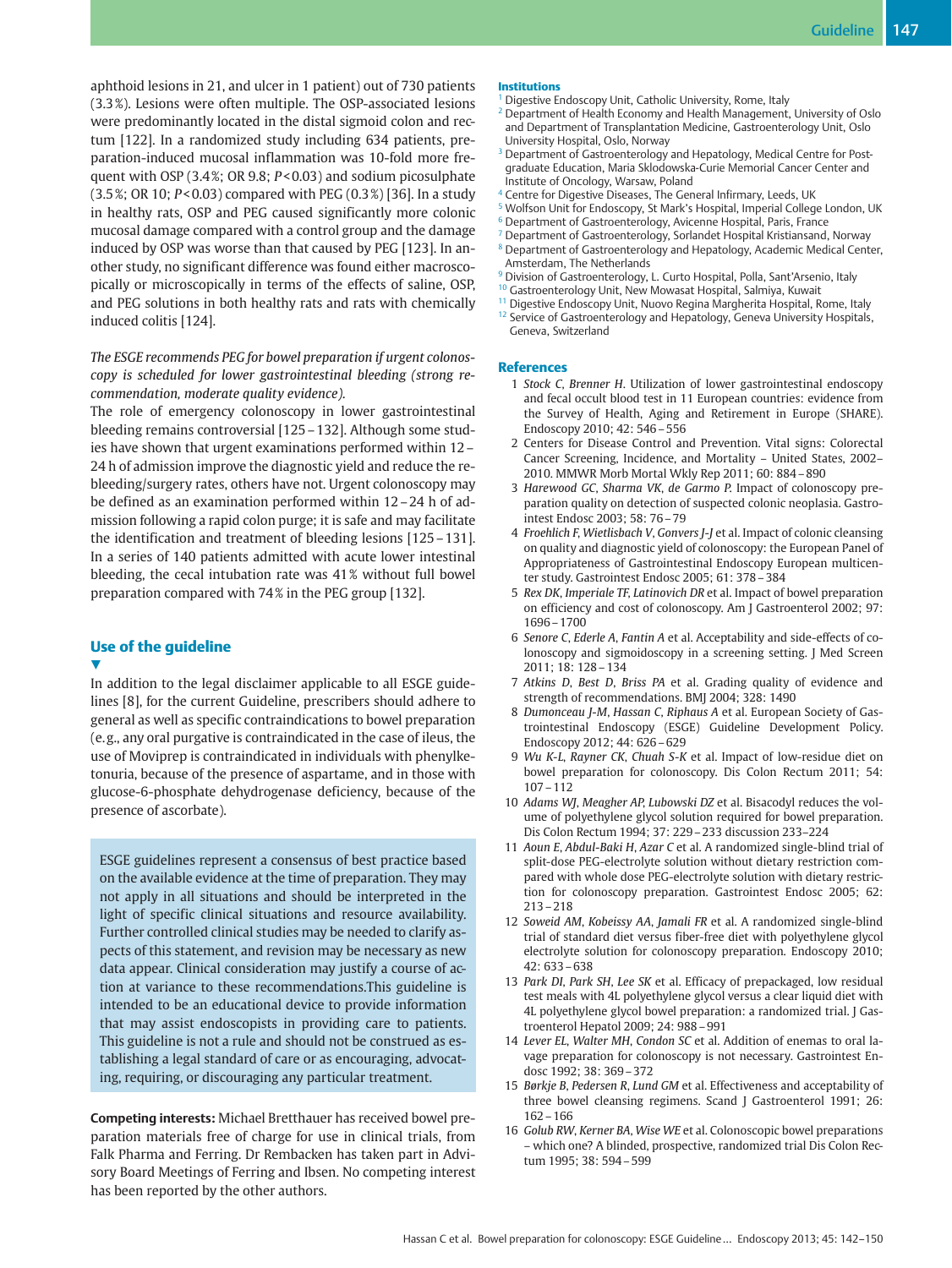- 17 Tasci I, Altinli E, Sirin F. Bowel cleansing for diagnostic colonoscopy: which method is preferable? Istanbul experience Tech Coloproctol 2003; 7: 18–21
- 18 Martínek J, Hess J, Delarive J et al. Cisapride does not improve precolonoscopy bowel preparation with either sodium phosphate or polyethylene glycol electrolyte lavage. Gastrointest Endosc 2001; 54: 180–185
- 19 Katsinelos P, Pilpilidis I, Paroutoglou G et al. The administration of cisapride as an adjuvant to PEG-electrolyte solution for colonic cleansing: a double-blind randomized study. Hepatogastroenterology 2005; 52: 441–443
- 20 Sanaka MR, Super DM, Mullen KD et al. Use of tegaserod along with polyethylene glycol electrolyte solution for colonoscopy bowel preparation: a prospective, randomized, double-blind, placebo-controlled study. Aliment Pharmacol Ther 2006; 23: 669–674
- 21 Mishima Y, Amano Y, Okita K et al. Efficacy of prokinetic agents in improving bowel preparation for colonoscopy. Digestion 2008; 77: 166–172
- 22 Tongprasert S, Sobhonslidsuk A, Rattanasiri S. Improving quality of colonoscopy by adding simethicone to sodium phosphate bowel preparation. World J Gastroenterol 2009; 15: 3032–3037
- 23 Shaver WA, Storms P, Peterson WL. Improvement of oral colonic lavage with supplemental simethicone. Dig Dis Sci 1988; 33: 185–188
- 24 Wu L, Cao Y, Liao C et al. Systematic review and meta-analysis of randomized controlled trials of Simethicone for gastrointestinal endoscopic visibility. Scand J Gastroenterol 2011; 46: 227–235
- 25 Altintaş E, Uçbilek E, Sezgin O et al. Alverine citrate plus simethicone reduces cecal intubation time in colonoscopy – a randomized study. Turk J Gastroenterol 2008; 19: 174–179
- 26 Lazzaroni M, Petrillo M, Desideri S et al. Efficacy and tolerability of polyethylene glycol-electrolyte lavage solution with and without simethicone in the preparation of patients with inflammatory bowel disease for colonoscopy. Aliment Pharmacol Ther 1993; 7: 655–659
- 27 McNally PR, Maydonovitch CL, Wong RK. The effect of simethicone on colonic visibility after night-prior colonic lavage. A double-blind randomized study. J Clin Gastroenterol 1989; 11: 650–652
- 28 McNally PR, Maydonovitch CL, Wong RK. The effectiveness of simethicone in improving visibility during colonoscopy: a double-blind randomized study. Gastrointest Endosc 1988; 34: 255–258
- 29 Sudduth RH, DeAngelis S, Sherman KE et al. The effectiveness of simethicone in improving visibility during colonoscopy when given with a sodium phosphate solution: a double-bind randomized study. Gastrointest Endosc 1995; 42: 413–415
- 30 Belsey J, Epstein O, Heresbach D. Systematic review: oral bowel preparation for colonoscopy. Aliment Pharmacol Ther 2007; 25: 373– 384
- 31 Hsu CW, Imperiale TF. Meta-analysis and cost comparison of polyethylene glycol lavage versus sodium phosphate for colonoscopy preparation. Gastrointest Endosc 1998; 48: 276–282
- 32 Juluri R, Eckert G, Imperiale TF. Polyethylene glycol vs. sodium phosphate for bowel preparation: A treatment arm meta-analysis of randomized controlled trials. BMC Gastroenterology 2011; 11: 38
- 33 Juluri R, Eckert G, Imperiale TF. Meta-analysis: randomized controlled trials of 4-L polyethylene glycol and sodium phosphate solution as bowel preparation for colonoscopy. Aliment Pharmacol Ther 2010; 32: 171–181
- 34 Tan JJY, Tjandra JJ. Which is the optimal bowel preparation for colonoscopy – a meta-analysis. Colorectal Dis 2006; 8: 247–258
- 35 Belsey J, Crosta C, Epstein O et al. Meta-analysis: the relative efficacy of oral bowel preparations for colonoscopy 1985–2010. Aliment Pharmacol Ther 2012; 35: 222–237
- 36 Lawrance IC, Willert RP, Murray K. Bowel cleansing for colonoscopy: prospective randomized assessment of efficacy and of induced mucosal abnormality with three preparation agents. Endoscopy 2011; 43: 412–418 Epub 2011 May 4
- 37 Renaut AJ, Raniga S, Frizelle FA et al. A randomized controlled trial comparing the efficacy and acceptability of phospo-soda buffered saline (Fleet®) with sodium picosulphate/magnesium citrate (Picoprep®) in the preparation of patients for colonoscopy. Colorectal Dis 2008; 10: 503–505
- 38 Worthington J, Thyssen M, Chapman G et al. A randomised controlled trial of a new 2 litre polyethylene glycol solution versus sodium picosulphate + magnesium citrate solution for bowel cleansing prior to colonoscopy. Curr Med Res Opin 2008; 24: 481–488
- 39 Tjandra JJ, Chan M, Tagkalidis PP. Oral sodium phosphate (Fleet) is a superior colonoscopy preparation to Picopre (sodium picosulfatebased preparation). Dis Colon Rectum 2006; 49: 616–620
- 40 Schmidt L-M, Williams P, King D et al. Picoprep-3 is a superior colonoscopy preparation to Fleet: a randomized, controlled trial comparing the two bowel preparations. Dis Colon Rectum 2004; 47: 238–242
- 41 Berkelhammer C, Ekambaram A, Silva RG et al. Low-volume oral colonoscopy bowel preparation: sodium phosphate and magnesium citrate. Gastrointest Endosc 2002; 56: 89–94
- 42 Regev A, Fraser G, Delpre G et al. Comparison of two bowel preparations for colonoscopy: sodium picosulphate with magnesium citrate versus sulphate-free polyethylene glycol lavage solution. Am J Gastroenterol 1998; 93: 1478–1482
- 43 Hamilton D, Mulcahy D, Walsh D et al. Sodium picosulphate compared with polyethylene glycol solution for large bowel lavage: a prospective randomised trial. Br J Clin Pract 1996; 50: 73–75
- 44 Park SS, Sinn DH, Kim Y-H et al. Efficacy and tolerability of split-dose magnesium citrate: low-volume (2 liters) polyethylene glycol vs. single- or split-dose polyethylene glycol bowel preparation for morning colonoscopy. Am J Gastroenterol 2010; 105: 1319–1326
- 45 Sharma VK, Chockalingham SK, Ugheoke EA et al. Prospective, randomized, controlled comparison of the use of polyethylene glycol electrolyte lavage solution in four-liter versus two-liter volumes and pretreatment with either magnesium citrate or bisacodyl for colonoscopy preparation. Gastrointest Endosc 1998; 47: 167–171
- 46 Jansen SV, Goedhard JG, Winkens B et al. Preparation before colonoscopy: a randomized controlled trial comparing different regimes. Eur J Gastroenterol Hepatol 2011; 23: 897–902
- 47 Pontone S. Low-volume plus ascorbic acid vs high-volume plus simethicone bowel preparation before colonoscopy. World J Gastroenterol 2011; 17: 4689–4695
- 48 Corporaal S, Kleibeuker JH, Koornstra JJ. Low-volume PEG plus ascorbic acid versus high-volume PEG as bowel preparation for colonoscopy. Scand J Gastroenterol 2010; 45: 1380–1386
- 49 Marmo R, Rotondano G, Riccio G et al. Effective bowel cleansing before colonoscopy: a randomized study of split-dosage versus non-split dosage regimens of high-volume versus low-volume polyethylene glycol solutions. Gastrointest Endosc 2010; 72: 313–320
- 50 Ell C, Fischbach W, Bronisch H-J et al. Randomized trial of low-volume PEG solution versus standard PEG + electrolytes for bowel cleansing before colonoscopy. Am J Gastroenterol 2008; 103: 883–893
- 51 Singh H, Turner D, Xue L et al. Risk of developing colorectal cancer following a negative colonoscopy examination: evidence for a 10-year interval between colonoscopies. JAMA 2006; 295: 2366–2373
- 52 Baxter NN, Goldwasser MA, Paszat LF et al. Association of colonoscopy and death from colorectal cancer. Ann Intern Med 2009; 150: 1–8
- 53 Abut E, Guveli H, Yasar B et al. Administration of olive oil followed by a low volume of polyethylene glycol-electrolyte lavage solution improves patient satisfaction with right-side colonic cleansing over administration of the conventional volume of polyethylene glycol-electrolyte lavage solution for colonoscopy preparation. Gastrointest Endosc 2009; 70: 515–521
- 54 Haapamäki MM, Lindström M, Sandzén B. Low-volume bowel preparation is inferior to standard 4 1 polyethylene glycol. Surg Endosc 2011; 25: 897–901
- 55 Enestvedt BK, Fennerty MB, Eisen GM. Randomised clinical trial: Mira-LAX vs. Golytely – a controlled study of efficacy and patient tolerability in bowel preparation for colonoscopy. Aliment Pharmacol Ther 2011; 33: 33–40
- 56 Hookey LC, Depew WT, Vanner SJ. Combined low volume polyethylene glycol solution plus stimulant laxatives versus standard volume polyethylene glycol solution: a prospective, randomized study of colon cleansing before colonoscopy. Can J Gastroenterol 2006; 20: 101– 105
- 57 DiPalma JA, Mcgowan J, Cleveland MV. Clinical trial: an efficacy evaluation of reduced bisacodyl given as part of a polyethylene glycol electrolyte solution preparation prior to colonoscopy. Aliment Pharmacol Ther 2007; 26: 1113–1119
- 58 Kilgore TW, Abdinoor AA, Szary NM et al. Bowel preparation with split-dose polyethylene glycol before colonoscopy: a meta-analysis of randomized controlled trials. Gastrointest Endosc 2011; 73: 1240–1245
- 59 Parra-Blanco A, Nicolas-Perez D, Gimeno-Garcia A et al. The timing of bowel preparation before colonoscopy determines the quality of cleansing, and is a significant factor contributing to the detection of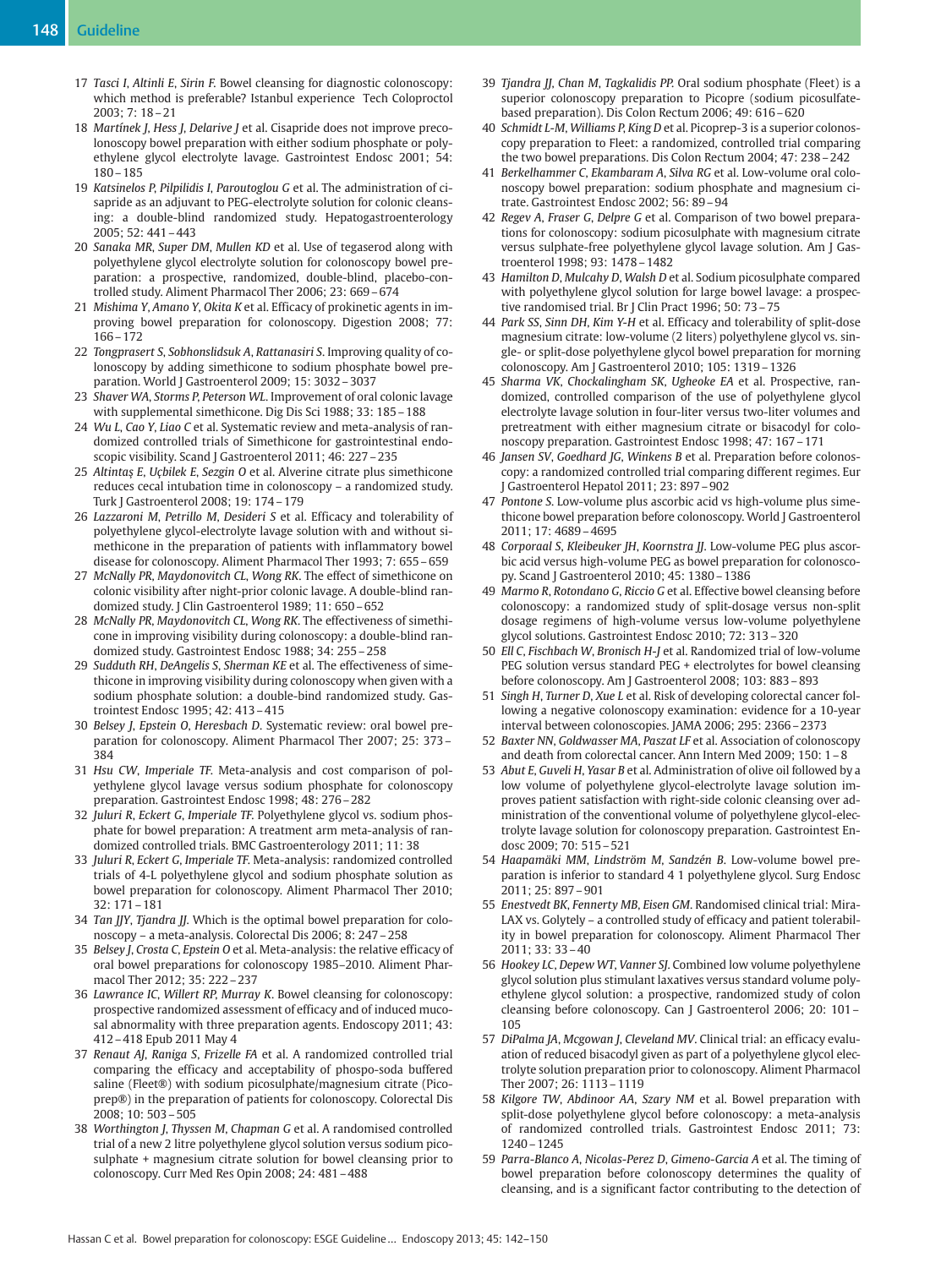flat lesions: a randomized study. World J Gastroenterol 2006; 12: 6161–6166

- 60 Church JM. Effectiveness of polyethylene glycol antegrade gut lavage bowel preparation for colonoscopy – timing is the key! Dis Colon Rectum 1998; 41: 1223–1225
- 61 Varughese S, Kumar AR, George A et al. Morning-only one-gallon polyethylene glycol improves bowel cleansing for afternoon colonoscopies: a randomized endoscopist-blinded prospective study. Am J Gastroenterol 2010; 105: 2368–2374
- 62 Matro R, Shnitser A, Spodik M et al. Efficacy of morning-only compared with split-dose polyethylene glycol electrolyte solution for afternoon colonoscopy: a randomized controlled single-blind study. Am J Gastroenterol 2010; 105: 1954–1961
- 63 Longcroft-Wheaton G, Bhandari P. Same-day bowel cleansing regimen is superior to a split-dose regimen over 2 days for afternoon colonoscopy: results from a large prospective series. J Clin Gastroenterol  $2012:46:57-61$
- 64 Eun CS, Han DS, Hyun YS et al. The timing of bowel preparation is more important than the timing of colonoscopy in determining the quality of bowel cleansing. Dig Dis Sci 2011; 56: 539–544
- 65 Siddiqui AA, Yang K, Spechler SJ et al. Duration of the interval between the completion of bowel preparation and the start of colonoscopy predicts bowel-preparation quality. Gastrointest Endosc 2009; 69: 700–706
- 66 Huffman M, Unger RZ, Thatikonda C et al. Split-dose bowel preparation for colonoscopy and residual gastric fluid volume: an observational study. Gastrointest Endosc 2010; 72: 516–522
- 67 Khan MA, Piotrowski Z, Brown MD. Patient acceptance, convenience, and efficacy of single-dose versus split-dose colonoscopy bowel preparation. J Clin Gastroenterol 2010; 44: 310–311
- 68 Unger RZ, Amstutz SP, Seo DH et al. Willingness to undergo split-dose bowel preparation for colonoscopy and compliance with split-dose instructions. Dig Dis Sci 2010; 55: 2030–2034
- 69 Park JS, Sohn CI, Hwang SJ et al. Quality and effect of single dose versus split dose of polyethylene glycol bowel preparation for early-morning colonoscopy. Endoscopy 2007; 39: 616–619
- 70 Committee on Standards and Practice Parameters, American Society of Anesthesiologists. Practice guidelines for preoperative fasting and the use of pharmacologic agents to reduce the risk of pulmonary aspiration: application to healthy patients undergoing elective procedures: An updated report by the American Society of Anesthesiologists Committee on Standards and Practice Parameters. Anesthesiology 2011; 114: 495–511
- 71 Vradelis S, Kalaitzakis E, Sharifi Y et al. Addition of senna improves quality of colonoscopy preparation with magnesium citrate. World J Gastroenterol 2009; 15: 1759–1763
- 72 Ziegenhagen DJ, Zehnter E, Tacke W et al. Addition of senna improves colonoscopy preparation with lavage: a prospective randomized trial. Gastrointest Endosc 1991; 37: 547–549
- 73 Ziegenhagen DJ, Zehnter E, Tacke W et al. Senna vs. bisacodyl in addition to Golytely lavage for colonoscopy preparation – a prospective randomized trial. Z Gastroenterol 1992; 30: 17–19
- 74 Amato A, Radaelli F, Paggi S et al. Half doses of PEG-ES and senna vs. high-dose senna for bowel cleansing before colonoscopy: a randomized, investigator-blinded trial. Am J Gastroenterol 2010; 105: 675– 681
- 75 Radaelli F, Meucci G, Imperiali G et al. High-dose senna compared with conventional PEG-ES lavage as bowel preparation for elective colonoscopy: a prospective, randomized, investigator-blinded trial. Am J Gastroenterol 2005; 100: 2674–2680
- 76 Unal S, Doğan UB, Oztürk Z et al. A randomized prospective trial comparing 45 and 90-ml oral sodium phosphate with X-Prep in the preparation of patients for colonoscopy. Acta Gastroenterol Belg 1998; 61: 281–284
- 77 Kositchaiwat S, Suwanthanmma W, Suvikapakornkul R et al. Comparative study of two bowel preparation regimens for colonoscopy: senna tablets vs sodium phosphate solution. World J Gastroenterol 2006; 12: 5536–5539
- 78 Hangartner PJ, Münch R, Meier J et al. Comparison of three colon cleansing methods: evaluation of a randomized clinical trial with 300 ambulatory patients. Endoscopy 1989; 21: 272–275
- 79 Chen T-A, Wong H-Y, Lin C-K et al. High-dose bisacodyl plus water lavage compared with oral sodium phosphate as bowel preparation for outpatient colonoscopy. J Chin Med Assoc 2009; 72: 402–407
- 80 Rasmussen M, Bohlbro K, Qvist N. Oral sodium phosphate compared with water enemas combined with bisacodyl as bowel preparation for elective colonoscopy. Scand J Gastroenterol 2003; 38: 1090–1094
- 81 Wang H-S, Lin J-K. A randomized prospective trial of bowel preparation for colonoscopy with Fortrans compared with bisacodyl. J Chin Med Assoc 2003; 66: 364–369
- 82 Chacaltana Mendoza A, Rodríguez Ulloa C. [Comparative study between manitol 10% and polyethyleneglycol [corrected] in colonoscopic preparation in inpatients of FAP Central Hospital]. Rev Gastroenterol Peru 2008; 28: 125–132
- 83 Habr-Gama A, Bringel RW, Nahas SC et al. Bowel preparation for colonoscopy: comparison of mannitol and sodium phosphate. Results of a prospective randomized study. Rev Hosp Clin Fac Med Sao Paulo 1999; 54: 187–192
- 84 Rey JF, Beilenhoff U, Neumann CS et al. European Society of Gastrointestinal Endoscopy (ESGE) guideline: the use of electrosurgical units. Endoscopy 2010; 42: 764–772
- 85 Markowitz GS, Stokes MB, Radhakrishnan J et al. Acute phosphate nephropathy following oral sodium phosphate bowel purgative: an underrecognized cause of chronic renal failure. J Am Soc Nephrol 2005; 16: 3389–3396
- 86 Brunelli SM. Association between oral sodium phosphate bowel preparations and kidney injury: a systematic review and meta-analysis. Am J Kidney Dis 2009; 53: 448–456
- 87 Belsey J, Epstein O, Heresbach D. Systematic review: adverse event reports for oral sodium phosphate and polyethylene glycol. Aliment Pharmacol Ther 2009; 29: 15–28
- 88 Pálmadóttir VK, Gudmundsson H, Hardarson S et al. Incidence and outcome of acute phosphate nephropathy in Iceland. PLoS One 2010; 5: e13484
- 89 Hookey LC, Vanner S. Recognizing the clinical contraindications to the use of oral sodium phosphate for colon cleansing: a case study. Can J Gastroenterol 2004; 18: 455–458
- 90 Wexner SD, Beck DE, Baron TH et al. A consensus document on bowel preparation before colonoscopy: prepared by a task force from the American Society of Colon and Rectal Surgeons (ASCRS), the American Society for Gastrointestinal Endoscopy (ASGE), and the Society of American Gastrointestinal and Endoscopic Surgeons (SAGES). Gastrointest Endosc 2006; 63: 894–909
- 91 Balaban DH. Guidelines for the safe and effective use of sodium phosphate solution for bowel cleansing prior to colonoscopy. Gastroenterol Nurs 2008; 31: 327–334 ; quiz 334–325
- 92 Rex DK, Vanner SJ. Colon cleansing before colonoscopy: does oral sodium phosphate solution still make sense? Can J Gastroenterol 2009; 23: 210–214
- 93 Marshall JB, Pineda JJ, Barthel JS et al. Prospective, randomized trial comparing sodium phosphate solution with polyethylene glycol-electrolyte lavage for colonoscopy preparation. Gastrointest Endosc 1993; 39: 631–634
- 94 Zhang Q-L, Rothenbacher D. Prevalence of chronic kidney disease in population-based studies: systematic review. BMC Public Health 2008; 8: 117
- 95 Russmann S, Lamerato L, Marfatia A et al. Risk of impaired renal function after colonoscopy: a cohort study in patients receiving either oral sodium phosphate or polyethylene glycol. Am J Gastroenterol 2007; 102: 2655–2663
- 96 Markowitz GS, Perazella MA. Acute phosphate nephropathy. Kidney Int 2009; 76: 1027–1034
- 97 Law W-L, Choi H-K, Chu K-W et al. Bowel preparation for colonoscopy: a randomized controlled trial comparing polyethylene glycol solution, one dose and two doses of oral sodium phosphate solution. Asian J Surg 2004; 27: 120–124
- 98 Malik P, Balaban DH, Thompson WO et al. Randomized study comparing two regimens of oral sodium phosphates solution versus lowdose polyethylene glycol and bisacodyl. Dig Dis Sci 2009; 54: 833– 841
- 99 Rex DK, Schwartz H, Goldstein M et al. Safety and colon-cleansing efficacy of a new residue-free formulation of sodium phosphate tablets. Am J Gastroenterol 2006; 101: 2594–2604
- 100 Wruble L, Demicco M, Medoff J et al. Residue-free sodium phosphate tablets (OsmoPrep) versus Visicol for colon cleansing: a randomized, investigator-blinded trial. Gastrointest Endosc 2007; 65: 660–670
- 101 Frommer D. Cleansing ability and tolerance of three bowel preparations for colonoscopy. Dis Colon Rectum 1997; 40: 100–104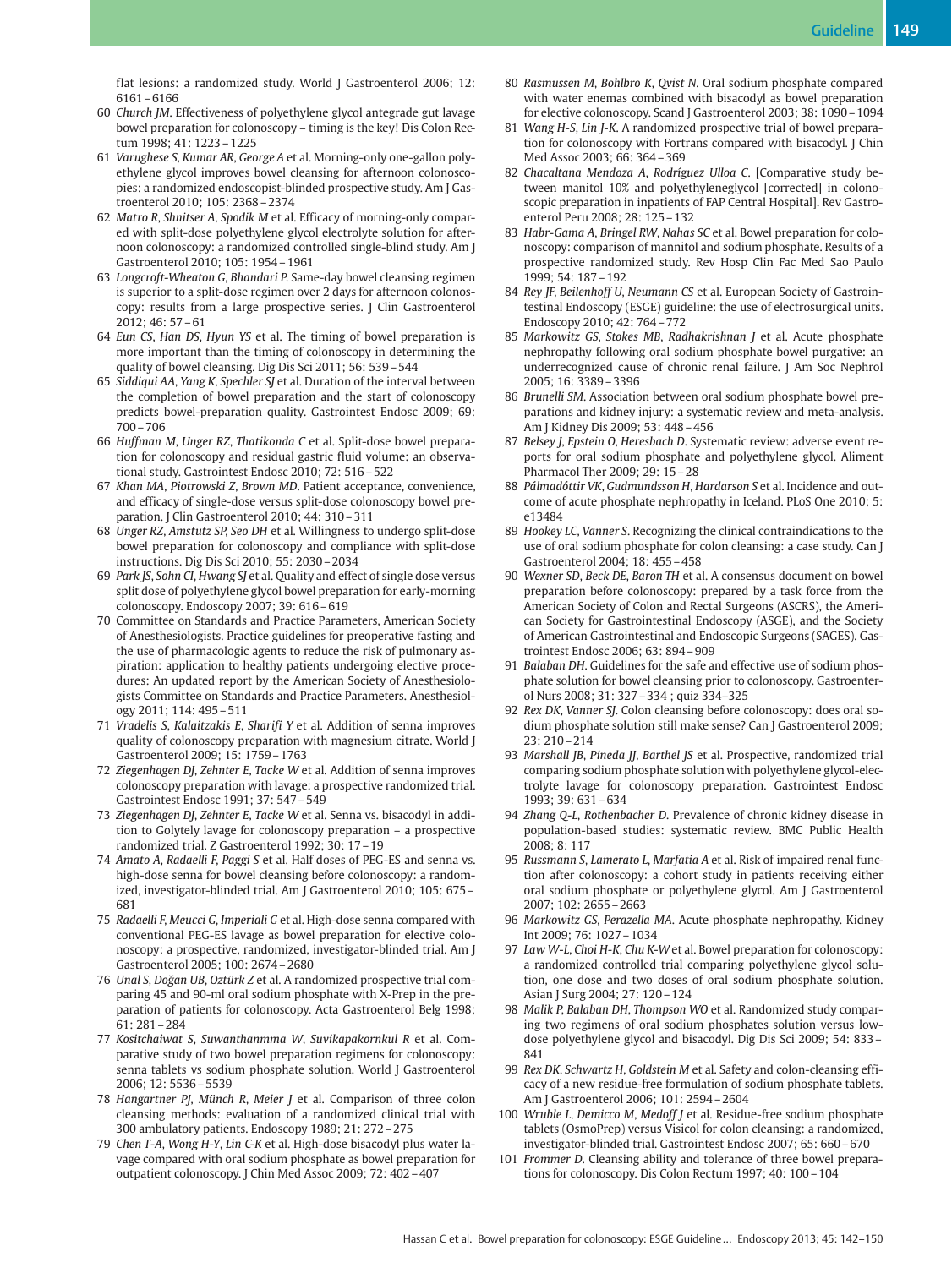- 102 Hassan C, Fuccio L, Bruno M et al. A predictive model identifies patients most likely to have inadequate bowel preparation for colonoscopy. Clin Gastroenterol Hepatol 2012; 10: 501–506
- 103 Chan WK, Saravanan A, Manikam J et al. Appointment waiting times and education level influence the quality of bowel preparation in adult patients undergoing colonoscopy. BMC Gastroenterol 2011; 11: 86
- 104 Tae JW, Lee JC, Hong SJ et al. Impact of patient education with cartoon visual aids on the quality of bowel preparation for colonoscopy. Gastrointest Endosc 2012; 76: 804–11
- 105 Spiegel BM, Talley J, Shekelle P et al. Development and validation of a novel patient educational booklet to enhance colonoscopy preparation. Am J Gastroenterol 2011; 106: 875–883
- 106 Borg BB, Gupta NK, Zuckerman GR et al. Impact of obesity on bowel preparation for colonoscopy. Clin Gastroenterol Hepatol 2009; 7: 670–675
- 107 Chan W-K, Saravanan A, Manikam J et al. Appointment waiting times and education level influence the quality of bowel preparation in adult patients undergoing colonoscopy. BMC Gastroenterol 2011; 11: 86
- 108 Chung YW, Han DS, Park KH et al. Patient factors predictive of inadequate bowel preparation using polyethylene glycol: a prospective study in Korea. J Clin Gastroenterol 2009; 43: 448–452
- 109 Lebwohl B, Wang TC, Neugut AI. Socioeconomic and other predictors of colonoscopy preparation quality. Dig Dis Sci 2010; 55: 2014–2020
- 110 Ness RM, Manam R, Hoen H et al. Predictors of inadequate bowel preparation for colonoscopy. Am J Gastroenterol 2001; 96: 1797–1802
- 111 Ben-Horin S, Bar-Meir S, Avidan B. The outcome of a second preparation for colonoscopy after preparation failure in the first procedure. Gastrointest Endosc 2009; 69: 626–630
- 112 Ibáñez M, Parra-Blanco A, Zaballa P et al. Usefulness of an intensive bowel cleansing strategy for repeat colonoscopy after preparation failure. Dis Colon Rectum 2011; 54: 1578–1584
- 113 Lieberman D, Nadel M, Smith RA et al. Standardized colonoscopy reporting and data system: report of the Quality Assurance Task Group of the National Colorectal Cancer Roundtable. Gastrointest Endosc 2007; 65: 757–766
- 114 de Jonge V, Sint Nicolaas J, Cahen DL et al. Quality evaluation of colonoscopy reporting and colonoscopy performance in daily clinical practice. Gastrointest Endosc 2012; 75: 98–106
- 115 Rigaux J, Juriens I, Devière J. A novel system for the improvement of colonic cleansing during colonoscopy. Endoscopy 2012; 44: 703–706
- 116 Cappell MS, Colon VJ, Sidhom OA. A study at 10 medical centers of the safety and efficacy of 48 flexible sigmoidoscopies and 8 colonoscopies during pregnancy with follow-up of fetal outcome and with comparison to control groups. Dig Dis Sci 1996; 41: 2353–2361
- 117 Cappell MS, Fox SR, Gorrepati N. Safety and efficacy of colonoscopy during pregnancy: an analysis of pregnancy outcome in 20 patients. J Reprod Med 2010; 55: 115–123
- 118 Briggs GG, Freeman RK, Yaffe SJ. Drugs in pregnancy and lactation: a reference guide to fetal and neonatal risk. 9th edn. Philadelphia: Lippincott Williams & Wilkins; 2011
- 119 Nardulli G, Limongi F, Sue G et al. [Use of polyethylene glycol in the treatment of puerperal constipation]. GEN 1995; 49: 224–226
- 120 Vinod J, Bonheur J, Korelitz BJ et al. Choice of laxatives and colonoscopic preparation in pregnant patients from the viewpoint of obstetricians and gastroenterologists. World J Gastroenterol 2007; 13: 6549–6552
- 121 Atkinson RJ, Save V, Hunter JO. Colonic ulceration after sodium phosphate bowel preparation. Am J Gastroenterol 2005; 100: 2603–2605
- 122 Rejchrt S, Bures J, Siroký M et al. A prospective, observational study of colonic mucosal abnormalities associated with orally administered sodium phosphate for colon cleansing before colonoscopy. Gastrointest Endosc 2004; 59: 651–654
- 123 Coskun A, Uzunkoy A, Duzgun SA et al. Experimental sodium phosphate and polyethylene glycol induce colonic tissue damage and oxidative stress. Br J Surg 2001; 88: 85–89
- 124 Erdogan B, Isiksoy S, Dundar E et al. The effects of sodium phosphate and polyethylene glycol-electrolyte bowel preparation solutions on 2,4,6-trinitrobenzenesulfonic acid-induced colitis in the rat. Exp Toxicol Pathol 2003; 55: 213–220
- 125 Colacchio TA, Forde KA, Patsos TJ et al. Impact of modern diagnostic methods on the management of active rectal bleeding. Ten year experience. Am J Surg 1982; 143: 607–610
- 126 Das A, Ben-Menachem T, Cooper GS et al. Prediction of outcome in acute lower-gastrointestinal haemorrhage based on an artificial neural network: internal and external validation of a predictive model. Lancet 2003; 362: 1261–1266
- 127 Green BT, Rockey DC, Portwood G et al. Urgent colonoscopy for evaluation and management of acute lower gastrointestinal hemorrhage: a randomized controlled trial. Am J Gastroenterol 2005; 100: 2395– 2402
- 128 Jensen DM, Machicado GA, Jutabha R et al. Urgent colonoscopy for the diagnosis and treatment of severe diverticular hemorrhage. N Engl J Med 2000; 342: 78–82
- 129 Jensen DM, Machicado GA. Diagnosis and treatment of severe hematochezia. The role of urgent colonoscopy after purge. Gastroenterology 1988; 95: 1569–1574
- 130 Laine L, Shah A. Randomized trial of urgent vs. elective colonoscopy in patients hospitalized with lower GI bleeding. Am J Gastroenterol 2010; 105: 2636–2641 quiz 2642
- 131 Lanas A, García-Rodríguez LA, Polo-Tomás M et al. Time trends and impact of upper and lower gastrointestinal bleeding and perforation in clinical practice. Am J Gastroenterol 2009; 104: 1633–1641
- 132 Saito K, Inamori M, Sekino Y et al. Management of acute lower intestinal bleeding: what bowel preparation should be required for urgent colonoscopy? Hepatocastroenterology 2009; 56: 1331–1334

### Appendix e1– e4

online content is viewable at: www.thieme-connect.de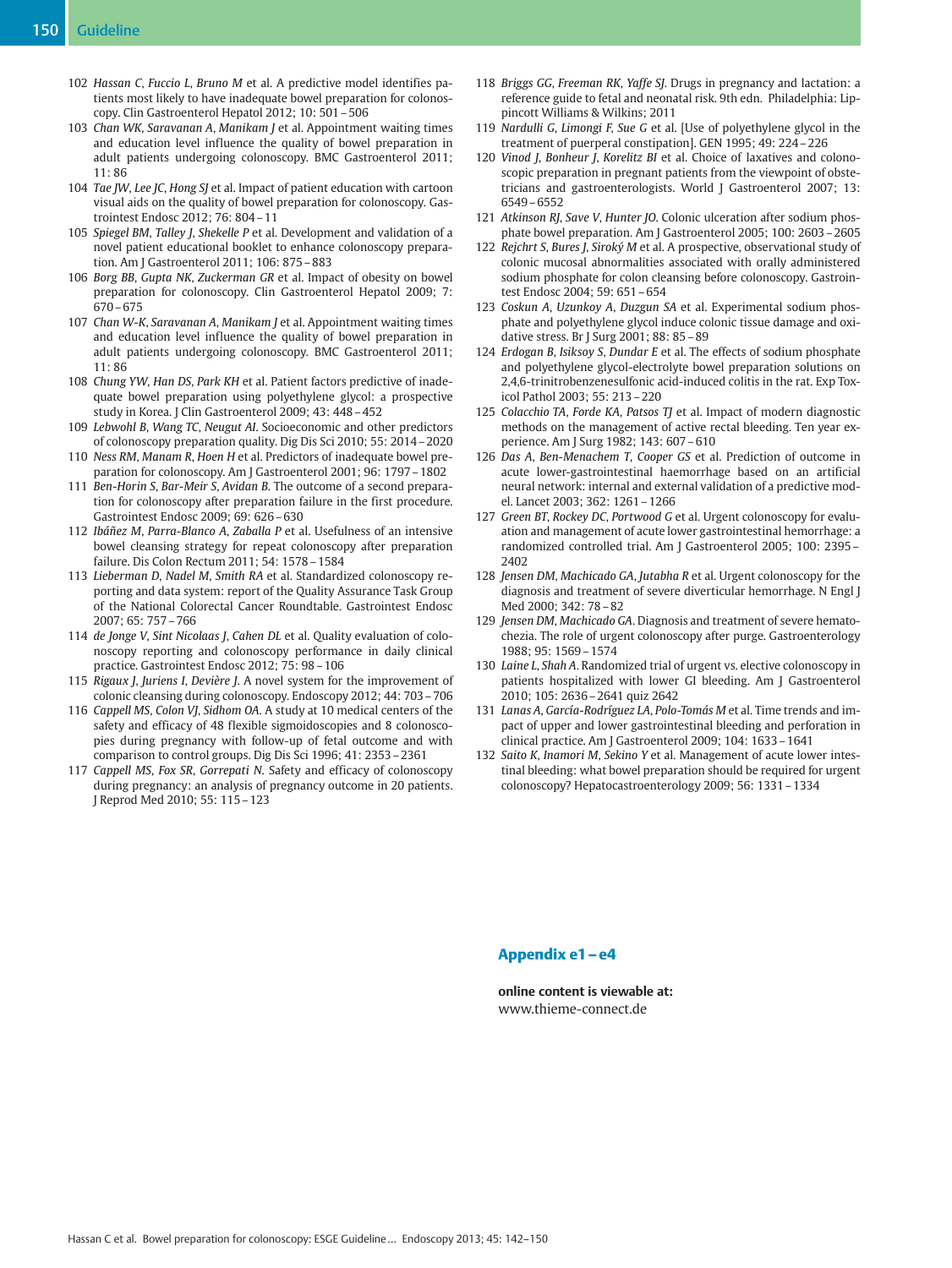|                           | Appendix e1 Topics, key questions, and subgroup members.                                                                              |                         |
|---------------------------|---------------------------------------------------------------------------------------------------------------------------------------|-------------------------|
| <b>Key questions</b>      |                                                                                                                                       | <b>Subgroup members</b> |
| Low-fiber diet            |                                                                                                                                       | <b>B.</b> Rembacken     |
| $\mathbf{1}$              | What is the evidence on its efficacy?                                                                                                 | C. Spada                |
| $\overline{2}$            | What is the evidence on its appropriate duration $(2 - 3$ days, etc.)?                                                                | T. Kuiper               |
| 3                         | Which foods are allowed?                                                                                                              |                         |
| $\overline{4}$            | Is its efficacy related to the laxative adopted or the schedule (split/non-split)?                                                    |                         |
| 5                         | What is the evidence on patients' compliance with and acceptance of such a diet?                                                      |                         |
| 6                         | What is the evidence on its safety?                                                                                                   |                         |
| $\overline{7}$            | Should it be recommended for bowel preparation in all patients or in a subgroup of patients                                           |                         |
|                           | (i.e. some clinical scenarios)?                                                                                                       |                         |
| 8                         | Do we need further studies to assess its role in the bowel preparation regimen?                                                       |                         |
| Liquid diet               |                                                                                                                                       | <b>B.</b> Rembacken     |
| 9                         | What is the evidence on its efficacy?                                                                                                 | C. Spada                |
| 10                        | What is the evidence on its appropriate duration (24 hours vs. 6 hours, etc)?                                                         | T. Kuiper               |
| 11                        | Which liquids (or semi-solid foods) are allowed?                                                                                      |                         |
| 12                        | Is its efficacy related to the laxative adopted or the schedule (split/non-split)?                                                    |                         |
| 13                        | What is the evidence on patients' compliance with and acceptance of such diet?                                                        |                         |
| 14                        | What is the evidence on its safety?                                                                                                   |                         |
| 15                        | Should it be recommended for bowel preparation in all patients or in a subgroup of patients                                           |                         |
|                           | (i.e. some clinical scenarios)?                                                                                                       |                         |
| 16                        | Do we need further studies to assess its role in the bowel preparation regimen?                                                       |                         |
| Enemas                    |                                                                                                                                       | <b>B.</b> Rembacken     |
| 17                        | What is the evidence on their efficacy for colonoscopy?                                                                               | C. Spada                |
| 18                        | What is the evidence on their efficacy when used alone or in combination with laxatives?                                              | T. Kuiper               |
| 19                        | What is the evidence on the appropriate timing (night before, morning, etc.)?                                                         |                         |
| 20                        | Which active principles should be used?                                                                                               |                         |
| 21                        | What is the evidence on patients' compliance and acceptance?                                                                          |                         |
| 22                        | What is the evidence on their safety?                                                                                                 |                         |
| 23                        | Should they be recommended for bowel preparation in all patients or in a subgroup of patients                                         |                         |
|                           | (i.e., some clinical scenarios)?                                                                                                      |                         |
| 24                        | Do we need further studies to assess their role in the bowel preparation regimen?                                                     |                         |
| Polyethylene glycol (PEG) |                                                                                                                                       | C. Hassan               |
| 25                        | What is the evidence on the efficacy of PEG for colonoscopy?                                                                          | M. F. Kamiński          |
| 26                        | What is the evidence on the efficacy of different volumes (2 L vs 4 L) or types of PEG                                                | M. Polkowski            |
|                           | (i.e. sulphate-free, PEG 3350, etc.)?                                                                                                 | R. Marmo                |
| 27                        | What is the evidence on the appropriate timing (start/stop, split/non-split, time between the end of                                  |                         |
|                           | preparation and colonoscopy, etc.)?                                                                                                   |                         |
| 28                        | What is the evidence on possible synergies with other components of bowel preparation or laxatives                                    |                         |
|                           | (i.e., low-fiber diet, liquid diet, enemas, cathartic laxatives, etc.)?                                                               |                         |
| 29                        | What is the evidence on patients' compliance, tolerability and acceptance?                                                            |                         |
| 30                        | Are there contraindications to its use?                                                                                               |                         |
| 31                        | What is the evidence on its safety?                                                                                                   |                         |
| 32                        | Should it be recommended for bowel preparation in all patients or in a subgroup of patients                                           |                         |
|                           | (i.e. some clinical scenarios)?                                                                                                       |                         |
| 33                        | Do we need further studies to assess its role in the bowel preparation regimen?                                                       |                         |
| Sodium phosphate          |                                                                                                                                       | J. M. Dumonceau         |
| 34                        | What is the evidence on the efficacy of sodium phosphate for colonoscopy?                                                             | M. Omar                 |
| 35                        | What is the evidence on the efficacy of different doses of sodium phosphate?                                                          | C. Spada                |
| 36                        | What is the evidence on the appropriate timing (start/stop, split/non-split, time between the end of preparation                      | R. Marmo                |
|                           | and colonoscopy, etc.)?                                                                                                               |                         |
| 37                        | What is the evidence on its efficacy as compared with PEG or other alternatives?                                                      |                         |
| 38                        | What is the evidence on possible synergies with other components of bowel preparation or laxatives                                    |                         |
|                           | (i.e., low-fiber diet, liquid diet, enemas, cathartic laxatives, etc.)?                                                               |                         |
| 39                        | What is the evidence on patients' compliance, tolerability and acceptance?                                                            |                         |
| 40                        | Are there contraindications to its use (i.e. older age, nephropathy, angiotensin-converting enzyme<br>[ACE]-inhibitors, etc.)?        |                         |
| 41                        | What is the evidence on its safety? Should it be excluded from bowel preparation (US Food and Drugs<br>Administration [FDA] warning)? |                         |
| 42                        | Should it be recommended for bowel preparation in all patients or in a subgroup of patients<br>(i.e., some clinical scenarios)?       |                         |
| 43                        | Do we need further studies to assess its role in the bowel preparation regimen?                                                       |                         |
|                           |                                                                                                                                       |                         |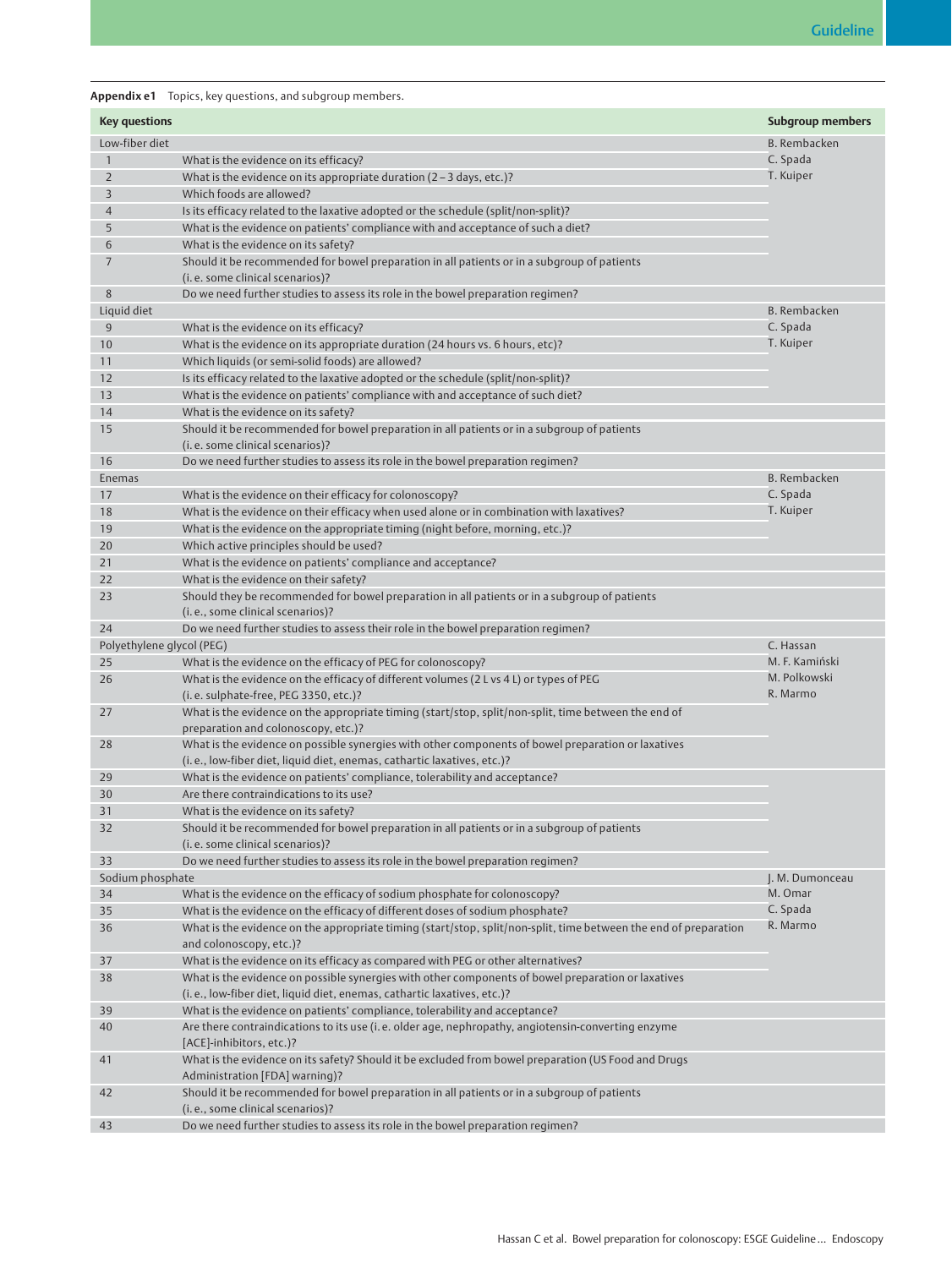# Appendix e1 (Continuation)

| <b>Key questions</b>          |                                                                                                                  | <b>Subgroup members</b> |
|-------------------------------|------------------------------------------------------------------------------------------------------------------|-------------------------|
|                               | Other osmotic laxatives (magnesium salts, etc.)                                                                  | <b>B.</b> Saunders      |
| 44                            | What is the evidence on the efficacy of these laxatives for colonoscopy?                                         | S. Green                |
| 45                            | What is the evidence on the appropriate timing (start/stop, split/non-split, time between the end of preparation | T. Kuiper               |
|                               | and colonoscopy, etc.)?                                                                                          |                         |
| 46                            | Which active principles should be used?                                                                          |                         |
| 47                            | What is the appropriate volume?                                                                                  |                         |
| 48                            | What is the evidence on their efficacy as compared with PEG or sodium phosphate?                                 |                         |
| 49                            | What is the evidence on possible synergies with other components of bowel preparation or laxatives               |                         |
|                               | (i.e. low-fiber diet, liquid-diet, enemas, cathartic laxatives, etc.)?                                           |                         |
| 50                            | What is the evidence on patients' compliance, tolerability, and acceptance?                                      |                         |
| 51                            | Are there contraindications to their use?                                                                        |                         |
| 52                            | What is the evidence on their safety?                                                                            |                         |
| 53                            | Should they be recommended for bowel preparation in all patients or in a subgroup of patients                    |                         |
|                               | (i.e., some clinical scenarios)?                                                                                 |                         |
| 54                            | Do we need further studies to assess their role in the bowel preparation regimen?                                |                         |
|                               | Other cathartic laxatives (bisacodyl, sennosides, etc.)                                                          | <b>B.</b> Saunders      |
| 55                            | What is the evidence on the efficacy of these laxatives for colonoscopy?                                         | S. Green                |
| 56                            | What is the evidence on the appropriate timing (start/stop, split/non-split, time between the end of preparation | T. Kuiper               |
|                               | and colonoscopy, etc.)?                                                                                          |                         |
| 57                            | Which active principles should be used?                                                                          |                         |
| 58                            | What is the evidence on their efficacy as compared with PEG?                                                     |                         |
| 59                            | What is the evidence on possible synergies with other components of bowel preparation or laxatives               |                         |
|                               | (i.e., low-fiber diet, liquid diet, enemas, PEG, etc.)?                                                          |                         |
| 60                            | What is the evidence on patients' compliance, tolerability and acceptance?                                       |                         |
| 61                            | Are there contraindications to their use?                                                                        |                         |
| 62                            | What is the evidence on their safety?                                                                            |                         |
| 63                            | Should they be recommended for bowel preparation in all patients or in a subgroup of patients                    |                         |
|                               | (i.e., some clinical scenarios)?                                                                                 |                         |
| 64                            | Do we need further studies to assess their role in the bowel preparation regimen?                                |                         |
|                               | <b>SPECIFIC CLINICAL SCENARIOS</b>                                                                               |                         |
| Previously failed preparation |                                                                                                                  | M. Bretthauer           |
| 65                            | What is the frequency of inadequate cleansing?                                                                   | A. Zullo                |
| 66                            | What are the consequences of inadequate cleansing?                                                               | L. Petruzziello         |
| 67                            | What should be recommended to these patients (i.e., colonoscopy repetition, anticipation of following            |                         |
|                               | examination)?                                                                                                    |                         |
| 68                            | What preparation regimen should be recommended at the next endoscopy (switch from PEG to sodium                  |                         |
|                               | phosphate or vice versa, over-preparation with PEG)?                                                             |                         |
| 69                            | Do we need further research?                                                                                     |                         |
| Patients with co-morbidities  |                                                                                                                  | M. F. Kaminski          |
| 70                            | Which co-morbidities may affect the choice of preparation regimen (i.e. kidney, heart, or liver disease,         | M. Polkowski            |
|                               | electrolyte disturbance)?                                                                                        | R. Benamouziq           |
| 71                            | Which regimens should be recommended in these patients?                                                          | C. Hassan               |
|                               | Patients with inflammatory bowel disease (IBD)                                                                   | M. F. Kaminski          |
| 72                            | Which laxatives may alter the assessment of IBD?                                                                 | M. Polkowski            |
| 73                            | Which regimens should be recommended in these patients?                                                          | R. Benamouziq           |
|                               |                                                                                                                  | C. Hassan               |
| Other scenarios               |                                                                                                                  | M. F. Kaminski          |
|                               |                                                                                                                  | M. Polkowski            |
|                               |                                                                                                                  | R. Benamouziq           |
|                               |                                                                                                                  | C. Hassan               |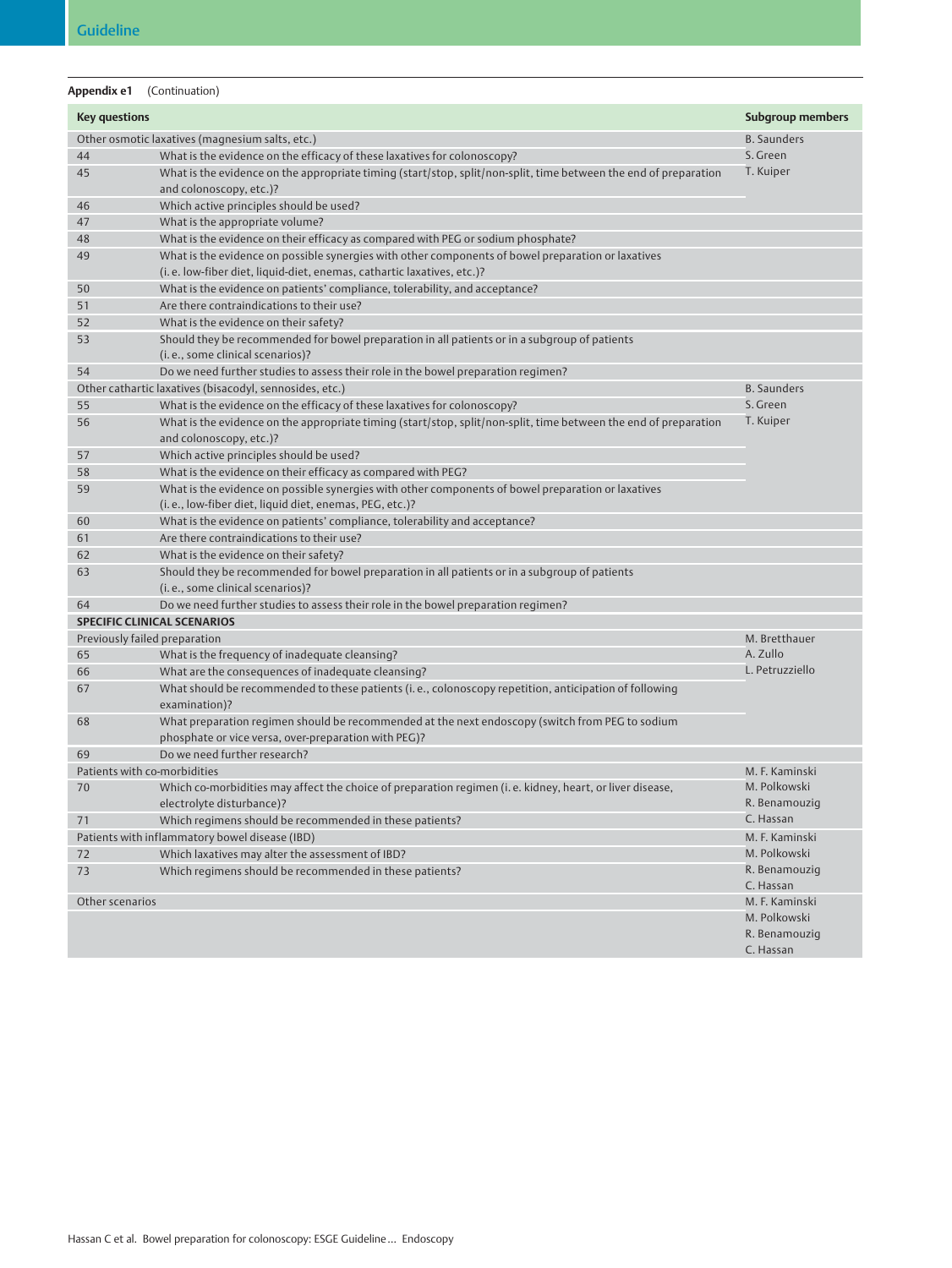|                               | Appendix e2a Levels of evidence according to the Grading of Recommendations Assessment, Development and Evaluation (GRADE) system [7].                                                                                                                                                                                                                                                                                                                                                                                                                                                                                                                                                                           |
|-------------------------------|------------------------------------------------------------------------------------------------------------------------------------------------------------------------------------------------------------------------------------------------------------------------------------------------------------------------------------------------------------------------------------------------------------------------------------------------------------------------------------------------------------------------------------------------------------------------------------------------------------------------------------------------------------------------------------------------------------------|
| <b>Evidence level</b>         |                                                                                                                                                                                                                                                                                                                                                                                                                                                                                                                                                                                                                                                                                                                  |
| High quality                  | One or more well-designed and well-executed randomized controlled trials (RCTs) that yield consistent and directly applicable<br>results. This also means that further research is very unlikely to change our confidence in the estimate of effect.                                                                                                                                                                                                                                                                                                                                                                                                                                                             |
| Moderate quality              | RCTs with important limitations (i.e. biased assessment of the treatment effect, large loss to follow-up, lack of blinding, unexplained<br>heterogeneity), indirect evidence originating from similar (but not identical) populations of interest, and RCTs with a very small<br>number of participants or observed events. In addition, evidence from well-designed controlled trials without randomization, well-<br>designed cohort or case - control analytic studies, and multiple time series with or without intervention are in this category. It also<br>means that further research will probably have an important effect on our confidence in the estimate of effect and may change the<br>estimate. |
| Low quality                   | Observational studies would typically be rated as low quality because of the risk for bias. <sup>1</sup> It also means that further research is very<br>likely to have an important effect on our confidence in the estimate of effect and will probably change the estimate.                                                                                                                                                                                                                                                                                                                                                                                                                                    |
| Very low quality <sup>2</sup> | Evidence is conflicting, of poor quality, or lacking, and hence the balance of benefits and harms cannot be determined. Any estimate<br>of effect that is very uncertain as evidence is either unavailable or does not permit a conclusion.                                                                                                                                                                                                                                                                                                                                                                                                                                                                      |

<sup>1</sup> Quality of evidence based on observational studies may be rated as moderate or even high, depending on circumstances under which evidence is obtained from observational studies. Factors that may contribute to upgrading the quality of evidence include a large magnitude of the observed effect, a dose–response association, or the presence of an observed effect when all plausible confounders would decrease the observed effect.

<sup>2</sup> Insufficient evidence to determine for or against routinely providing a service.

Appendix e2b Strength of recommendations according to the Grading of Assessment, Development and Evaluation (GRADE) system [7].

| Strength of<br>recommendation |                                                                                                |
|-------------------------------|------------------------------------------------------------------------------------------------|
| Strong                        | Benefits clearly outweigh risks and burden or<br>vice-versa. Usually stated as "we recommend". |
| Weak                          | Benefits closely balanced with risks and burden.<br>Usually stated as "we suggest".            |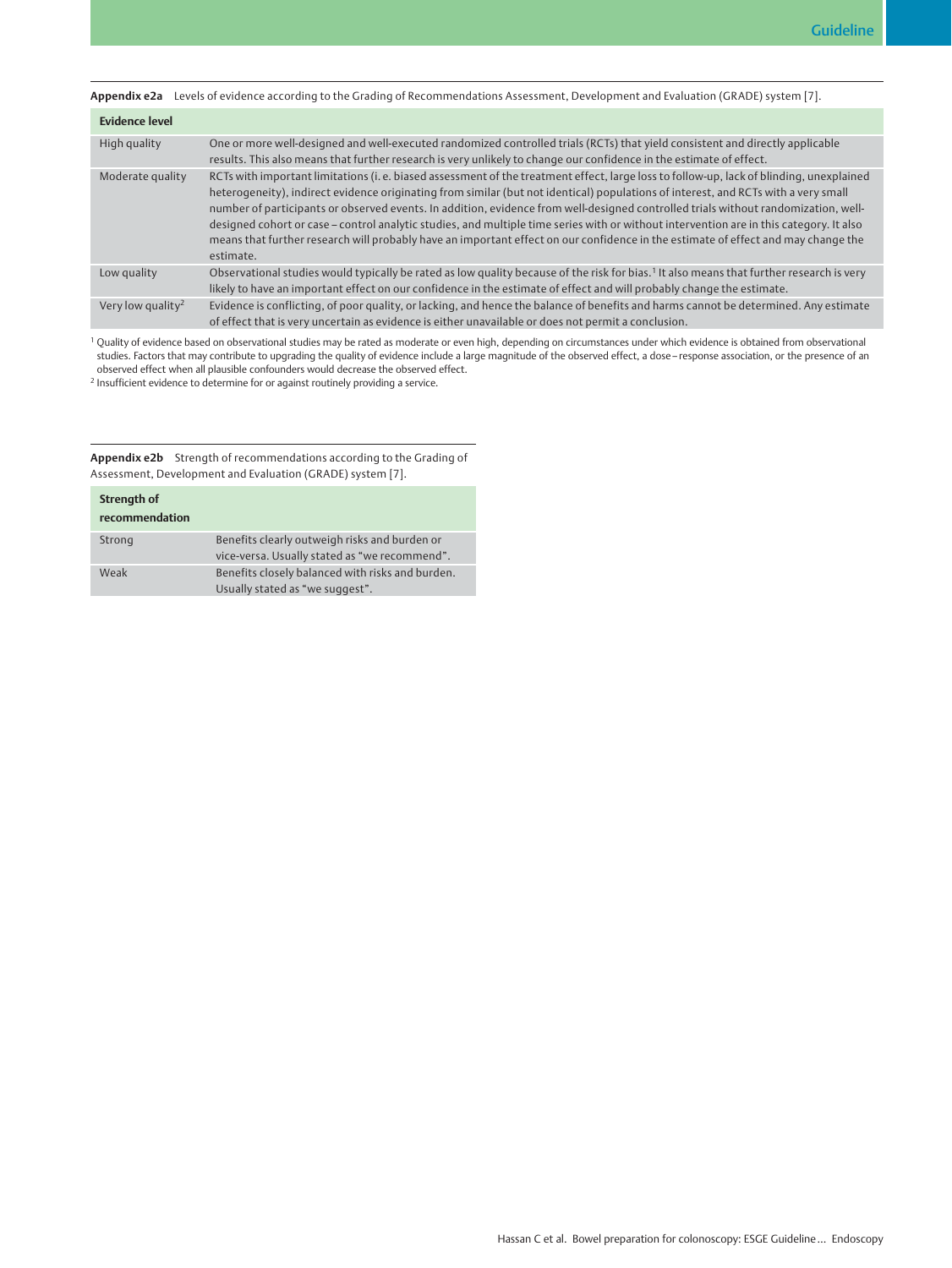Appendix e3 Supporting evidence for several statements (i.e., addition of simethicone to bowel preparation, low-volume polyethylene glycol (PEG) bowel preparation, impact of the delay between the end of bowel preparation a colonoscopy".

a RCT of Low-vol PEG vs 4 L PEG.

| <b>a</b> KLT 01 LOW-VOI PEG VS 4 L PEG. |                                               |                |                    |                                                                                        |                              |       |                                                                |                                                                       |           |           |                                                                                                                                                              |           |           |                                                                                                                         |              |           |                                                                                                                                                                    |                      |                                       |                                                                                                                                     |                                                                                                                                               |                                                                                                                                                                                                                                |
|-----------------------------------------|-----------------------------------------------|----------------|--------------------|----------------------------------------------------------------------------------------|------------------------------|-------|----------------------------------------------------------------|-----------------------------------------------------------------------|-----------|-----------|--------------------------------------------------------------------------------------------------------------------------------------------------------------|-----------|-----------|-------------------------------------------------------------------------------------------------------------------------|--------------|-----------|--------------------------------------------------------------------------------------------------------------------------------------------------------------------|----------------------|---------------------------------------|-------------------------------------------------------------------------------------------------------------------------------------|-----------------------------------------------------------------------------------------------------------------------------------------------|--------------------------------------------------------------------------------------------------------------------------------------------------------------------------------------------------------------------------------|
| First author, year                      | Inclusion<br>criteria                         | $\mathsf{n}$   | Centers, Blinding? | Adjuvant in<br>2-L arm                                                                 | <b>Number</b><br>of patients |       | Split?                                                         |                                                                       |           |           | Right colon satisfactorily clean                                                                                                                             |           |           | Whole colon satisfactory cleanliness                                                                                    | Side effects |           |                                                                                                                                                                    |                      |                                       | Willing to repeat same preparation                                                                                                  | <b>Scale used</b>                                                                                                                             | <b>Remark</b>                                                                                                                                                                                                                  |
|                                         |                                               |                |                    |                                                                                        | $2-L$                        | $4-L$ | $2-L$                                                          | $4-L$                                                                 | $2-L$     | $4-L$     | Remark                                                                                                                                                       | $2-L$     | $4-L$     | Remark                                                                                                                  | $2-L$        | $4-L$     | Remark                                                                                                                                                             | 2-L 4-L              |                                       | Remark                                                                                                                              |                                                                                                                                               |                                                                                                                                                                                                                                |
| <b>MOVIPREP</b><br>Jansen, 2011         | Outpatient<br>elective                        |                | Single-blind       | Ascorbate<br>(Moviprep)                                                                | 182                          | 188   | Yes                                                            | Yes                                                                   | <b>NA</b> | <b>NA</b> |                                                                                                                                                              | 149       | 141       |                                                                                                                         | 21           | 18        | "severe/many" cramps<br>considered as side effect<br>(Table 5)                                                                                                     | <b>NA</b>            | <b>NA</b>                             |                                                                                                                                     | Non-validated scale,<br>results "good" were as<br>satisfactory (moderate,<br>bad and not reached<br>considered unsatis-<br>factory)           |                                                                                                                                                                                                                                |
| Pontone, 2011                           | Outpatient<br>elective                        |                | Single-blind       | Ascorbate<br>(Moviprep)                                                                | 72                           | 72    | No<br>(Preparation on<br>day before colo-<br>noscopy)          | <b>No</b><br>(Preparation<br>on day before<br>colonoscopy)            | <b>NA</b> | <b>NA</b> |                                                                                                                                                              | 63        | 54        | 3 vs 11 drop-out in 2-L vs 14<br>4-L group; results in in-<br>tent-to-colonoscopy,<br>because of nausea and<br>vomiting |              | 21        |                                                                                                                                                                    | 44                   | 27                                    |                                                                                                                                     | Aronchik scale (1,2,<br>and 3 considered satis-<br>factory)                                                                                   | Residual stool score<br>was significantly<br>lower with 4LPEG                                                                                                                                                                  |
| Corporaal, 2010                         | Outpatient<br>elective                        |                | Single-blind       | Ascorbate<br>(Moviprep)                                                                | 149                          | 158   | Yes                                                            | Partial<br>(Split only in<br>case of after-<br>noon colonos-<br>copy) | 81        | 130       | P < 0.0001<br>(Pearson chi square)                                                                                                                           | 135       | 151       |                                                                                                                         | 38           | 21        | "much" and "very<br>much" considered as<br>side effects in Table 5                                                                                                 | 117                  | 123                                   |                                                                                                                                     | Non-validated scale, re-<br>sults "good" or excellent<br>were considered as sa-<br>tisfactory poor and bad<br>considered unsatisfac-<br>tory) |                                                                                                                                                                                                                                |
| Marmo, 2010                             | 84% in-<br>patients<br>and 16%<br>outpatients | $\overline{3}$ | Single-blind       | Ascorbate<br>(Moviprep)                                                                | 435                          | 433   | Half of patients<br>(randomized)                               | Half patients<br>(randomized)                                         | <b>NA</b> | <b>NA</b> |                                                                                                                                                              | 258       | 255       | Calculated (77% of<br>217+41.7% of 218 for<br>Moviprep; 73.4% of 218<br>+44.3% of 215 for 4-L)                          | 184          | 173       | cf Table 3: calculated<br>from "no adverse event"                                                                                                                  | <b>NA</b>            | <b>NA</b>                             |                                                                                                                                     | Modified Ottawa scale                                                                                                                         | Taste was rated as<br>good or acceptable<br>by 54% of patients<br>versus 47% of those<br>allocated to 2 L vs. 4 L<br>PEG respectively<br>$(P = 0.04)$                                                                          |
| Ell, 2008                               | Hospitalized<br>patients                      | 15             | Single-blind       | Ascorbate<br>(Moviprep)                                                                | 153                          | 155   | Yes                                                            | Yes                                                                   | <b>NA</b> | <b>NA</b> | No significant<br>difference in<br>the mean scores of<br>right colon cleansing<br>between 2-L and 4-L<br>(Fig. 3)                                            | 136       | 147       |                                                                                                                         | 47           | 57        | Calculated from "69%<br>in the PEG + Asc group<br>and $63\%$ in the PEG + E<br>group) reported none of<br>these symptoms"                                          | <b>NA</b>            | <b>NA</b>                             | Better acceptability<br>for 2-L (VAS of 27.6<br>vs. 19.2 for 2-L vs<br>4-L); also better<br>taste for 2-L using a<br>VAS            | Nonvalidated scale (but<br>made by 3 persons on<br>video tapes of all colo-<br>noscopies)                                                     |                                                                                                                                                                                                                                |
| <b>Total</b>                            | 447 in-<br>hospital<br>patients               |                |                    |                                                                                        | 991                          | 1006  |                                                                |                                                                       |           |           |                                                                                                                                                              | 741       | 748       | $P = 0.823$<br>(Pearson chi square)                                                                                     | 304          | 290       | $P = 0.365$<br>(Pearson chi square)                                                                                                                                | 161 of<br>221<br>pa- | 150 of<br>230<br>pa-<br>tients tients | $P = 0.079$ (Pearson<br>chi square)                                                                                                 |                                                                                                                                               |                                                                                                                                                                                                                                |
| <b>OTHER</b>                            |                                               |                |                    |                                                                                        |                              |       |                                                                |                                                                       |           |           |                                                                                                                                                              |           |           |                                                                                                                         |              |           |                                                                                                                                                                    |                      |                                       |                                                                                                                                     |                                                                                                                                               |                                                                                                                                                                                                                                |
| Abut, 2009                              | Outpatient<br>elective                        |                | Single-blind       | 15 g magnesium 81<br>hydroxide<br>(40 patients) or<br>60 mL olive oil<br>(41 patients) |                              | 39    | No<br>(Preparation<br>on day before<br>colonoscopy)            | <b>No</b><br>(Preparation<br>on day before<br>colonoscopy)            | 69        | 29        | $P = 0.151$ (Pearson chi<br>square) BUT: in the 2-L<br>group, only olive oil, not<br>magnesium, was asso-<br>ciated with better clean-<br>liness than 4L PEG | <b>NA</b> | <b>NA</b> | The study only states<br>separate results for right<br>and left colon                                                   | <b>NA</b>    | <b>NA</b> | "No significant<br>difference" but data<br>not shown                                                                                                               | 73                   | 11                                    |                                                                                                                                     | Aronchik                                                                                                                                      | Adequate cleansing was<br>considered as "excel-<br>lent, good, and fair<br>results" according to the<br>authors                                                                                                                |
| Haapamaki, 2011                         | Outpatient<br>elective                        |                | Single-blind       | 36 mg senna                                                                            | 203                          | 196   | <b>No</b><br>(Preparation<br>on colonoscopy in case of<br>day) | Partial<br>(Split only<br>afternoon<br>colonoscopy)                   | <b>NA</b> | <b>NA</b> |                                                                                                                                                              | 145       | 144       |                                                                                                                         | <b>NA</b>    | <b>NA</b> |                                                                                                                                                                    | <b>NA</b>            | <b>NA</b>                             | Significantly more<br>patients in the low-<br>volume arm rated<br>the bowel prepara-<br>tion as easy to take<br>(Table 2, P<0.001). | Ottawa                                                                                                                                        | Excellent or good<br>grouped as satisfactory.<br>Poor or inadequate<br>cleanliness was less fre-<br>quent with 4-L (4%) vs.<br>2-L $(10.8\% , P=0.01);$<br>remaining patients had<br>"fair" cleanliness, using<br>Ottawa scale |
| Enestvedt, 2011                         | Outpatient<br>elective                        |                | Single-blind       | 20 mg bisacodyl 87                                                                     |                              | 103   | Yes                                                            | Yes                                                                   | <b>NA</b> | <b>NA</b> | Could not be calculated 59<br>(state that BBPS of 2)<br>$[1.9 L]$ vs. 3 $[4 L]$ , NS                                                                         |           | 85        | Excellent or good<br>preparation pooled as<br>satisfatory                                                               | <b>NA</b>    | <b>NA</b> | No significant difference 83                                                                                                                                       |                      | 85                                    | $P = 0.006$                                                                                                                         | <b>Boston Bowel</b><br>Preparation Scale                                                                                                      | 2-L PEG was prepared<br>by mixing Miralax in<br>1.9 L Gatorade or Pow-<br>erade; "Excellent" prep<br>more frequent with 4-L<br>$(79\% \text{ vs } 52\%)$                                                                       |
| Hookey, 2006                            | Outpatient<br>elective                        |                | Single-blind       | 120 mg senno-<br>79<br>side                                                            |                              | 81    | No<br>(Preparation<br>on day before<br>colonoscopy)            | No<br>(Preparation<br>on day before<br>colonoscopy)                   | <b>NA</b> | <b>NA</b> |                                                                                                                                                              | 18        | 45        | Excellent or good<br>preparation pooled as<br>satisfatory                                                               | <b>NA</b>    | <b>NA</b> | No significant difference NA                                                                                                                                       |                      | <b>NA</b>                             | Better tolerance<br>with 2-L vs. 4-L<br>$(P = 0.001)$                                                                               | Ottawa bowel<br>preparation score                                                                                                             | Poor results with 2-L<br>maybe due<br>to poor timing of<br>sennosoides                                                                                                                                                         |
| DiPalma 2003                            | Outpatient<br>elective                        |                | Single-blind       | 20 mg bisacodyl 93                                                                     |                              | 93    | No<br>(Preparation<br>on day before<br>colonoscopy)            | No<br>(Preparation<br>on day before<br>colonoscopy)                   | <b>NA</b> | <b>NA</b> |                                                                                                                                                              | 81        | 86        | Excellent or good<br>preparation pooled as<br>satisfatory                                                               | 16           | 30        | P=0.017 (Pearson Chi<br>square) "Distressing"<br>and "severely distres-<br>sing" nausea and vomit-<br>ing only taken into ac-<br>count to avoid double<br>counting | <b>NA</b>            | <b>NA</b>                             |                                                                                                                                     | Unvalidated score                                                                                                                             |                                                                                                                                                                                                                                |
| Adams, 1994                             | Outpatient<br>elective                        | $\overline{2}$ | Single-blind       | 15 mg bisacodyl 191                                                                    |                              | 191   | No<br>(Preparation<br>on day before<br>colonoscopy)            | No<br>(Preparation<br>on day before<br>colonoscopy)                   | <b>NA</b> | <b>NA</b> |                                                                                                                                                              | 178       | 173       | Prep grade 1 or 2 or 3<br>considered as satisfac-<br>tory                                                               | NA 1         | <b>NA</b> |                                                                                                                                                                    | <b>NA</b>            | <b>NA</b>                             |                                                                                                                                     |                                                                                                                                               |                                                                                                                                                                                                                                |
| <b>Total</b>                            |                                               |                |                    |                                                                                        | 734                          | 703   | 1437                                                           |                                                                       |           |           |                                                                                                                                                              | 481 533   |           |                                                                                                                         |              |           |                                                                                                                                                                    | 156 of<br>168        | 96 of<br>142                          | P<0.0001 (Pearson<br>chi square)                                                                                                    |                                                                                                                                               |                                                                                                                                                                                                                                |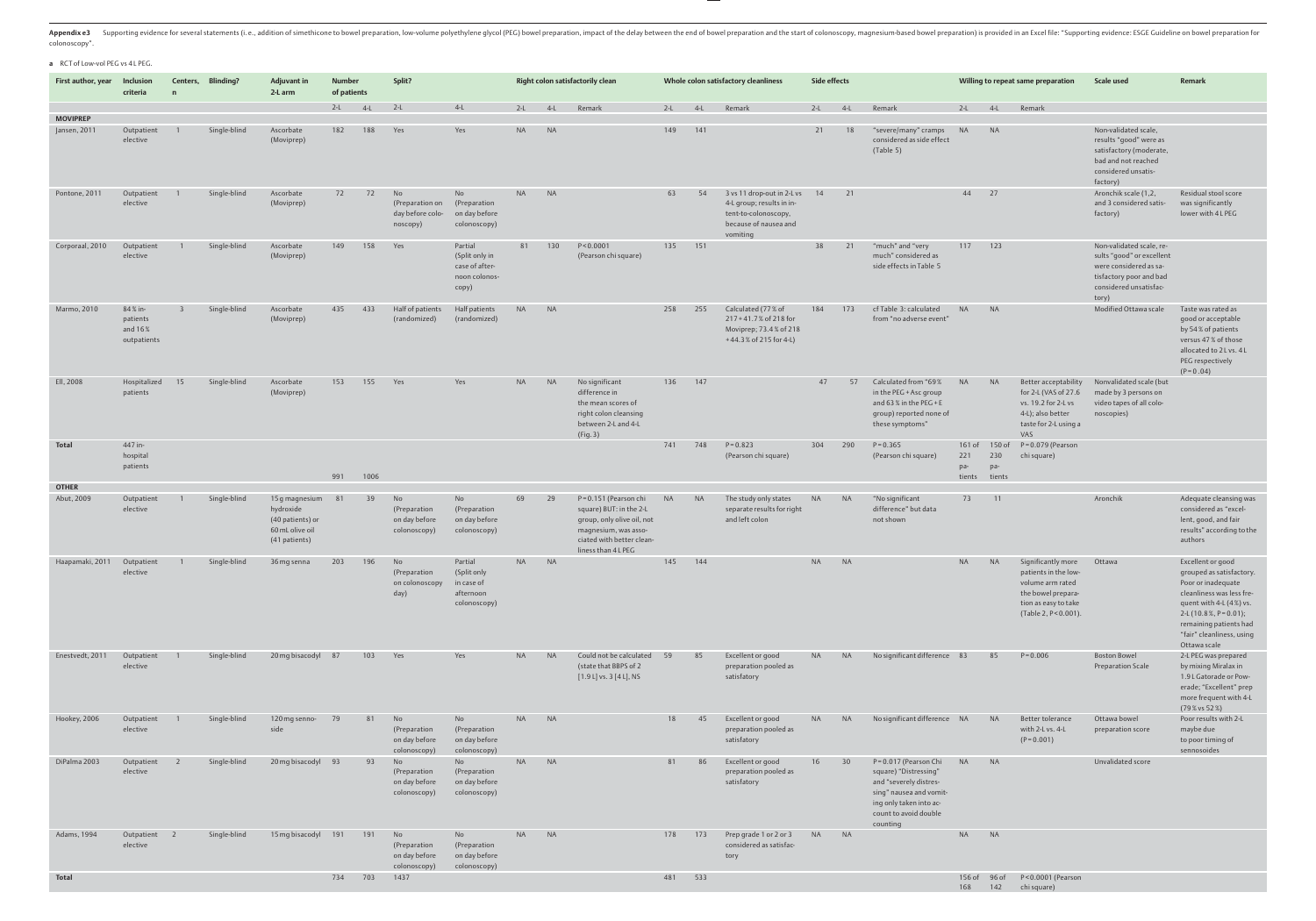|                       | Appendix e3 b Delay end BP-start colo.                |             |                                                                                                                         |                                       |                          |                                                                                                                                                                                                                                                                                                                                                                                                                                      |
|-----------------------|-------------------------------------------------------|-------------|-------------------------------------------------------------------------------------------------------------------------|---------------------------------------|--------------------------|--------------------------------------------------------------------------------------------------------------------------------------------------------------------------------------------------------------------------------------------------------------------------------------------------------------------------------------------------------------------------------------------------------------------------------------|
| First author.<br>year | <b>Study type</b>                                     | $\mathbf n$ | <b>Bowel preparation</b>                                                                                                | <b>Patients</b>                       | <b>Cleanliness scale</b> | <b>Finding</b>                                                                                                                                                                                                                                                                                                                                                                                                                       |
| Eun, 2011             | Prospective cohort                                    | 300         | 4LPEG                                                                                                                   | Outpatient elective                   | Ottawa scale             | Better colon cleansing if inter-<br>val between bowel prepara-<br>tion and colonoscopy≤7 h vs.<br>$>$ 7 h (P = 0.03), and if $\leq$ 4 h vs.<br>$>4 h (P = 0.02)$                                                                                                                                                                                                                                                                     |
| Marmo, 2010           | RCT (of split vs. non-<br>split and 4L vs. 2L<br>PEG) | 868         | 4 L PEG (50%) or<br>Moviprep (50%)                                                                                      | 84% inpatients and<br>16% outpatients | Ottawa scale             | Better colon cleansing if inter-<br>val between bowel prepara-<br>tion and colonoscopy ≤ 8 h vs.<br>$> 8 h (P = 0.001)$                                                                                                                                                                                                                                                                                                              |
| Siddiqui, 2009        | Prospective cohort                                    | 378         | 20 mg bisacodyl plus<br>4 L PEG plus 45 ml OSP<br>$(71%)$ ; PEG plus mag-<br>nesium citrate (23%);<br>or OSP alone (6%) | Outpatient elective                   | Unvalidated scale        | Association between excel-<br>lent/good colon cleansing and<br>interval between end of bowel<br>preparation and start of colo-<br>noscopy < 14 h ( $P = 0.013$ , cal-<br>culations unclear to me). The<br>authors estimated that for<br>every additional hour that the<br>patient waits between the last<br>preparation and colonoscopy,<br>the chance of having a good or<br>excellent quality rating de-<br>creases by almost 10%. |

RCT, randomized controlled trial; PEG, polyethylene glycol; OSP, oral sodium phosphate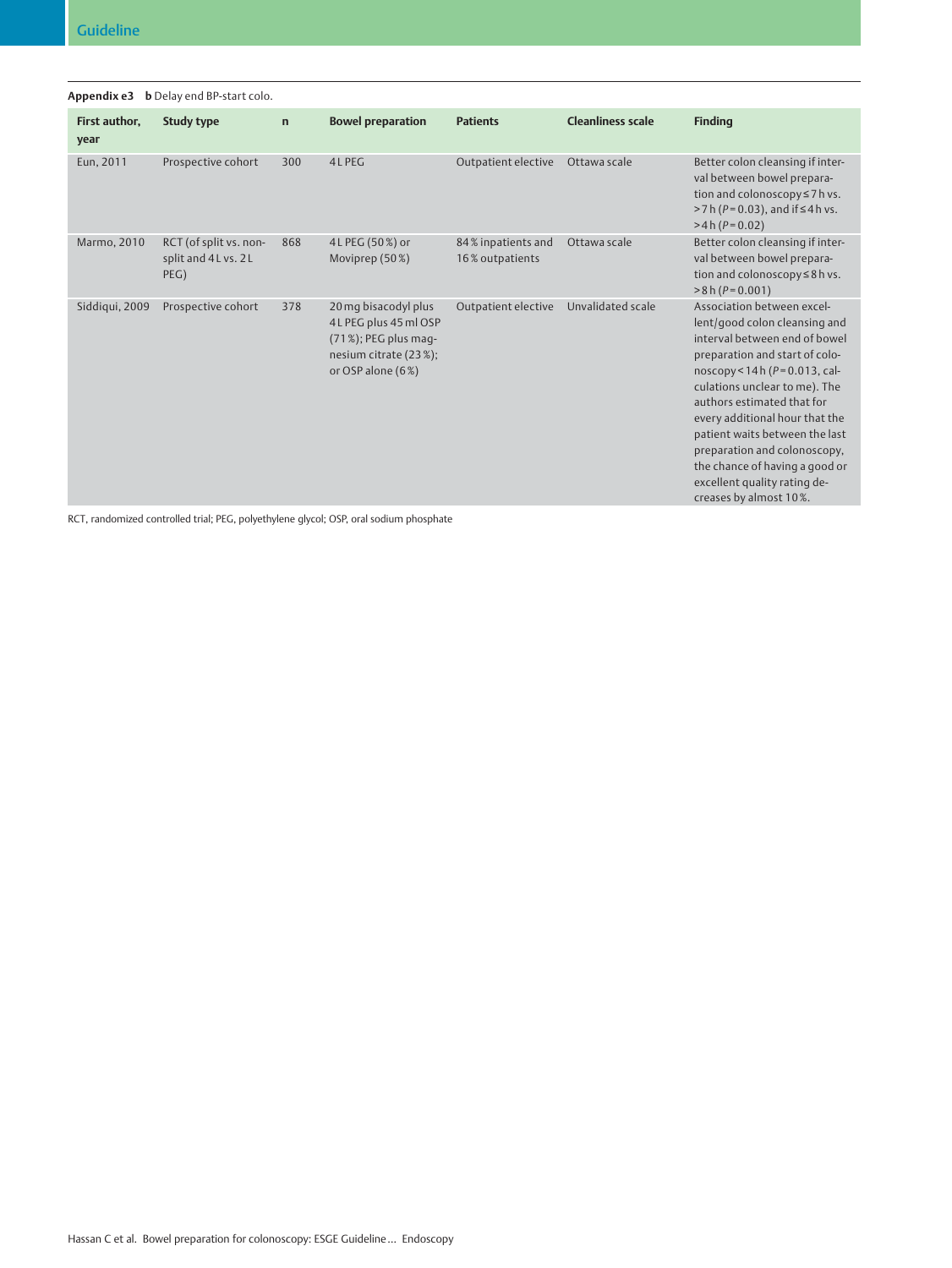# Appendix e3

#### c RCT of Mg-based bowel prep.

| c RCT of MQ-based bower prep                                     |                                                       |                 |                     |                                                                                                                                                 |                                                 |                           |                |                                          |                                             |                |                                 |                                                                                                                |                        |                          |                                                 |              |                 |                                                                                      |                               |                                                                                                                                                                                     |                |
|------------------------------------------------------------------|-------------------------------------------------------|-----------------|---------------------|-------------------------------------------------------------------------------------------------------------------------------------------------|-------------------------------------------------|---------------------------|----------------|------------------------------------------|---------------------------------------------|----------------|---------------------------------|----------------------------------------------------------------------------------------------------------------|------------------------|--------------------------|-------------------------------------------------|--------------|-----------------|--------------------------------------------------------------------------------------|-------------------------------|-------------------------------------------------------------------------------------------------------------------------------------------------------------------------------------|----------------|
| First author,<br>year                                            | Inclusion<br>criteria                                 | Cen-<br>ters, n | <b>Blinding?</b>    | <b>Magnesium</b><br>preparation                                                                                                                 | Compara-<br>tor                                 | <b>Number of patients</b> |                | Split?                                   |                                             | cleansing      | <b>Right colon satisfactory</b> | Remark                                                                                                         | cleanliness            | Whole colon satisfactory | <b>Comparison of whole</b><br>colon cleanliness | Side effects | Comparison      | prep                                                                                 | Willing to repeat same Remark |                                                                                                                                                                                     |                |
| Compared<br>with sodium<br>phosphate                             |                                                       |                 |                     |                                                                                                                                                 |                                                 | Magne-<br>sium            | Comparator     | Magnesium                                | Comparator                                  | Magne-<br>sium | Comparator                      |                                                                                                                | Magne-<br>sium         | Comparator               |                                                 | Magnesium    | Compara-<br>tor | Magne-<br>sium                                                                       | Compara-<br>tor               |                                                                                                                                                                                     |                |
| Berkelhammer,<br>2001                                            | Outpatient<br>elective                                | $\overline{1}$  | Single-blind        | No adjuvant (300 ml<br>magnesium citrate)                                                                                                       | $90$ ml<br>sodium<br>phosphate                  | 140                       | 160            | No                                       | No                                          | 132            | 117                             |                                                                                                                | <b>NA</b>              | <b>NA</b>                |                                                 |              |                 |                                                                                      |                               | Magnesium better Sodium<br>than sodium<br>phosphate                                                                                                                                 | phos-<br>phate |
| Schmidt, 2004                                                    | Outpatient<br>elective                                |                 | Single-blind        | Picoprep (10 mg so-<br>dium picosulphate,<br>3.5 g magnesium oxide,<br>and 12.0 g citric acid<br>per sachet), 3 sachets                         | $90$ ml<br>sodium<br>phosphate                  | 182                       | 190            | Yes                                      | Yes                                         | <b>NA</b>      | <b>NA</b>                       |                                                                                                                | 170                    | 179                      |                                                 |              |                 |                                                                                      |                               | Similar cleanliness                                                                                                                                                                 |                |
| Tjandra, 2006                                                    | Outpatient<br>elective<65<br>years old                |                 | Single-blind        | Picoprep (10 mg so-<br>dium picosulphate,<br>3.5 g magnesium oxide,<br>and 12.0 g citric acid<br>per sachet), 3 sachets                         | $90$ ml<br>sodium<br>phosphate                  | 120                       | 102            | Yes only for<br>afternoon<br>colonoscopy | Yes only for NA<br>afternoon<br>colonoscopy |                | <b>NA</b>                       |                                                                                                                | 88                     | 91                       |                                                 |              |                 |                                                                                      |                               | Magnesium poorer Sodium<br>than sodium<br>phosphate                                                                                                                                 | phos-<br>phate |
| Renaut, 2008                                                     | <b>NA</b>                                             | $\mathbf{1}$    | Single-blind        | Picoprep (10 mg so-<br>dium picosulphate,<br>3.5 g magnesium oxide,<br>and 12.0 g citric acid<br>per sachet), 3 sachets                         | Sodium<br>phosphate<br>(amount not<br>reported) | 32                        | 41             | <b>NA</b>                                | <b>NA</b>                                   | <b>NA</b>      | <b>NA</b>                       |                                                                                                                | 30 <sup>°</sup>        | 32                       |                                                 |              |                 |                                                                                      |                               | Low quality study,<br>difference in favor<br>of Picoprep is not<br>significant $(P=0.1)$                                                                                            |                |
| Lawrance, 2011<br>(part 1)                                       | Outpatient<br>elective                                | $\overline{1}$  | Single-blind        | Partial Picoprep (10 mg<br>sodium picosulphate,<br>3.5 g magnesium oxide,<br>and 12.0 g citric acid<br>per sachet), TWO sa-<br>chets only       | Partial<br>sodium<br>phosphate<br>(30 ml)       | 169                       | 177            | No                                       | No                                          | 162            | 145                             | Cleanliness<br>considered<br>satisfactory if<br>bowel pre-<br>paration score<br>in the right<br>colon is $<$ 4 | 143                    | 120                      |                                                 |              |                 |                                                                                      |                               | Volume of sodium<br>phosphate is too<br>low (Lawrance con-<br>tacted by email on<br>April 30, 2012 an-<br>swered that this is<br>the standard proto-<br>col in their hospi-<br>tal) |                |
| Total excluding<br>Lawrance et al<br>(cf remark for<br>Lawrance) |                                                       |                 |                     |                                                                                                                                                 |                                                 |                           |                |                                          |                                             |                |                                 |                                                                                                                | 86%<br>(288 of<br>334) | 91%<br>(302 of 333)      | P=0.07 (Pearson chi)                            |              |                 |                                                                                      |                               |                                                                                                                                                                                     |                |
| <b>Compared with PEG</b>                                         |                                                       |                 |                     |                                                                                                                                                 |                                                 |                           |                |                                          |                                             |                |                                 |                                                                                                                |                        |                          |                                                 |              |                 |                                                                                      |                               |                                                                                                                                                                                     |                |
| Hamilton, 1996                                                   | <b>NA</b>                                             | $\overline{2}$  | Single-blind        | Picolax (10 mg sodium<br>picosulphate, 15 g mag-<br>nesium citrate per<br>sachet), 2 sachets                                                    | 4L PEG                                          | 35                        | 20             | No                                       | No                                          | <b>NA</b>      | <b>NA</b>                       |                                                                                                                | 28                     | 14                       |                                                 | <b>NA</b>    | <b>NA</b>       | <b>NA</b>                                                                            | <b>NA</b>                     | Data for colonos-<br>copy only here (the<br>article also ana-<br>plyzed data for<br>barium enema)                                                                                   |                |
| Regev, 1998                                                      | Outpatient<br>elective<65<br>years old                |                 | Single-blind        | Picosalax (5.0 g sodium<br>picosulphate, 3.5 g<br>magnesium oxide, and<br>12.0 g citric acid per<br>sachet)                                     | 3 L PEG                                         | 39                        | 29             | $\rm No$                                 | No                                          | <b>NA</b>      | <b>NA</b>                       |                                                                                                                | 26                     | 13                       |                                                 | 10           | 12              | <b>NA</b>                                                                            | <b>NA</b>                     | If mean scores of<br>cleansing are used<br>for comparison,<br>Mg-SPS is better<br>$(P=0.04)$ ; if "good"<br>and "excellent" are<br>grouped as satis-<br>factory, P value is<br>0.09 |                |
| Worthington,<br>2008                                             | All ("patient 1<br>referred for<br>colonos-<br>copy") |                 | Single-blind        | Sodium picosulphate<br>10 mg and magnesium<br>citrate 13.1 g per sa-<br>chet; two sachets for<br>prep                                           | 2L Moviprep 33                                  |                           | 32             | No                                       | Yes                                         | 21             | 11                              |                                                                                                                | 24                     | 27                       |                                                 | 18           | 18              | Better<br>with pico<br>$(P =$<br>0.035)<br>but no<br>number of<br>patients<br>stated |                               | No significant<br>difference                                                                                                                                                        |                |
| Lawrance, 2011<br>$(\text{part } 2)$                             | Outpatient<br>elective                                | $\overline{1}$  | Single-blind        | Partial Picoprep (10 mg 4 L PEG<br>sodium picosulphate,<br>3.5 g magnesium oxide,<br>and 12.0 g citric acid<br>per sachet), TWO<br>sachets only |                                                 | 169                       | 279            | No                                       | Partial                                     | 162            | 259                             | Cleanliness<br>considered<br>satisfactory if<br>BP score in the<br>right colon is<br>< 4                       | 143                    | 231                      |                                                 | <b>NA</b>    | <b>NA</b>       | <b>NA</b>                                                                            | <b>NA</b>                     | Cleanliness consid-<br>ered satisfactory<br>if total bowel pre-<br>paration score is <7                                                                                             |                |
| Total excluding<br>Rapier et al.<br>2006*                        |                                                       |                 | 80%<br>(221 of 276) | 79% (285<br>of 360)                                                                                                                             | $P = 0.77$<br>(Pearson<br>chi)                  | 39%<br>(28/72)            | 49%<br>(30/61) | 0.23 (Pear-<br>son chi)                  |                                             |                |                                 |                                                                                                                |                        |                          |                                                 |              |                 |                                                                                      |                               |                                                                                                                                                                                     |                |

\* because the laxative tested is not specified ("laxative kit containing magnesium citrate, oral bisacodyl tablets to be administered on the day prior to colonoscopy, and a bisacodyl suppository to be administered on the d